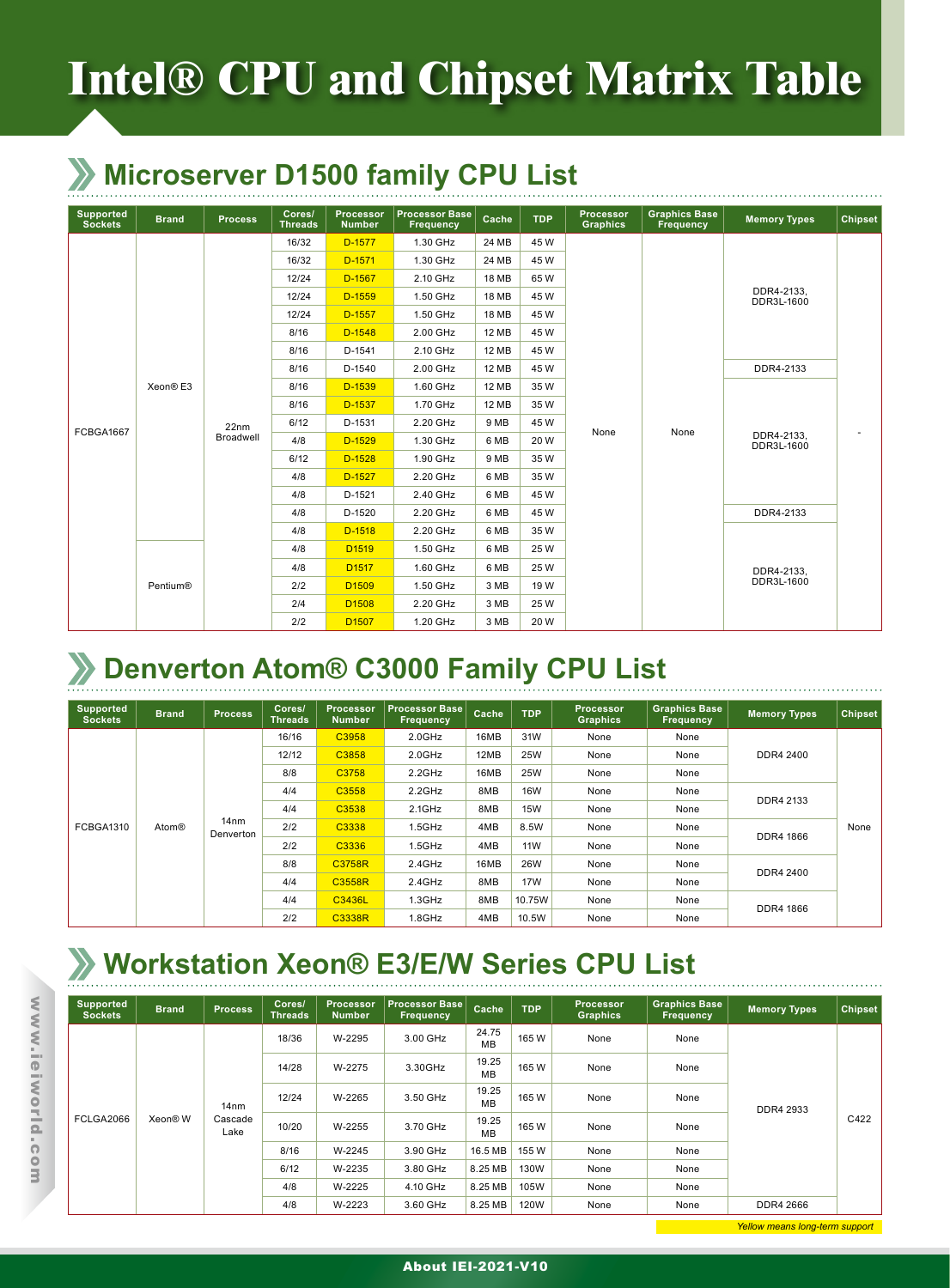# **Workstation Xeon® E3/E/W Series CPU List**

| <b>Supported</b><br><b>Sockets</b> | <b>Brand</b>         | <b>Process</b>                | Cores/<br><b>Threads</b> | Processor<br><b>Number</b> | <b>Processor Base</b><br><b>Frequency</b> | Cache        | <b>TDP</b> | Processor<br><b>Graphics</b>            | <b>Graphics Base</b><br><b>Frequency</b> | <b>Memory Types</b>                      | <b>Chipset</b> |                                          |      |
|------------------------------------|----------------------|-------------------------------|--------------------------|----------------------------|-------------------------------------------|--------------|------------|-----------------------------------------|------------------------------------------|------------------------------------------|----------------|------------------------------------------|------|
|                                    |                      |                               | 28/56                    | W-3275                     | 2.50 GHz                                  | 38.5 MB      | 205W       | None                                    | None                                     |                                          |                |                                          |      |
|                                    |                      |                               | 24/48                    | W-3265M                    | 2.70 GHz                                  | 33 MB        | 205W       | None                                    | None                                     |                                          |                |                                          |      |
|                                    |                      |                               | 24/48                    | W-3265                     | 2.70GHz                                   | 33MB         | 205W       | None                                    | None                                     |                                          | C621           |                                          |      |
|                                    |                      | 14 <sub>nm</sub>              | 16/32                    | W-3245M                    | 3.20 GHz                                  | 22MB         | 205W       | None                                    | None                                     | DDR4 2933                                |                |                                          |      |
| FCLGA3647                          | Xeon® W              | Cascade Lake                  | 16/32                    | W-3245                     | 3.20 GHz                                  | 22 MB        | 205W       | None                                    | None                                     |                                          |                |                                          |      |
|                                    |                      |                               | 12/24                    | W-3235                     | 3.30 GHz                                  | 19.25<br>ΜВ  | 180W       | None                                    | None                                     |                                          | C422           |                                          |      |
|                                    |                      |                               | 8/16                     | W-3225                     | 3.70 GHz                                  | 16.5 MB      | 160W       | None                                    | None                                     | DDR4-2666                                | C621           |                                          |      |
|                                    |                      |                               | 8/16                     | W-3223                     | 3.50 GHz                                  | 16.5 MB      | 160W       | None                                    | None                                     |                                          |                |                                          |      |
|                                    |                      |                               | 6/12                     | E-2186G                    | 3.80 GHz                                  | 12MB         | 95W        |                                         |                                          |                                          |                |                                          |      |
|                                    |                      |                               | 6/12                     | E-2176G                    | 3.70 GHz                                  | 12MB         | 80W        |                                         |                                          |                                          |                |                                          |      |
|                                    |                      |                               | 4/8                      | E-2174G                    | 3.80 GHz                                  | 8MB          | 71W        | Intel <sup>®</sup> UHD<br>Graphics P630 | 350 MHz                                  |                                          |                |                                          |      |
|                                    |                      |                               | 6/12                     | E-2146G                    | 3.50 GHz                                  | 12MB         | 80W        |                                         |                                          |                                          |                |                                          |      |
|                                    |                      |                               | 4/8                      | E-2144G                    | 3.60 GHz                                  | 8MB          | 71W        |                                         |                                          |                                          |                |                                          |      |
| <b>FCLGA1151</b>                   | Xeon <sup>®</sup> E  | 14nm Coffee<br>lake           | 6/12                     | E-2136                     | 3.30 GHz                                  | 12MB         | 80W        | NA                                      | NA                                       | DDR4-2666                                | C246/<br>C242  |                                          |      |
|                                    |                      |                               | 4/8                      | E-2134                     | 3.50 GHz                                  | 8MB          | 71W        | <b>NA</b>                               | NA                                       |                                          |                |                                          |      |
|                                    |                      |                               | 6/6                      | E-2126G                    | 3.30 GHz                                  | 12MB         | 80W        | Intel® UHD<br>Graphics P630             | 350 MHz                                  |                                          |                |                                          |      |
|                                    |                      |                               | 4/4                      | E-2124                     | 3.30 GHz                                  | 8MB          | 71W        | NA                                      | NA                                       |                                          |                |                                          |      |
|                                    |                      |                               | 4/4                      | E-2124G                    | 3.40 GHz                                  | 8MB          | 71W        | Intel® UHD<br>Graphics P630             | 350 MHz                                  |                                          |                |                                          |      |
|                                    |                      |                               | 4/8                      | E3-1285 V6                 | 4.1GHz                                    | 8 MB         | 79W        | Intel <sup>®</sup> HD<br>Graphics P630  | 350 MHz                                  |                                          |                |                                          |      |
|                                    |                      |                               | 4/8                      | E3-1280 V6                 | 3.9GHz                                    | 8 MB         | 72W        | None                                    | None                                     |                                          |                |                                          |      |
|                                    | Xeon® E3             |                               | 4/8                      | E3-1275 V6                 | 3.8GHz                                    | 8 MB         | 73W        | Intel <sup>®</sup> HD<br>Graphics P630  | 350 MHz                                  |                                          |                |                                          |      |
|                                    |                      |                               | 4/8                      | E3-1270 V6                 | 3.8GHz                                    | 8 MB         | 72W        | None                                    | None                                     |                                          |                |                                          |      |
| <b>FCLGA1151</b>                   |                      | 14 <sub>nm</sub><br>Kaby Lake | 4/8                      | E3-1245 V6                 | 3.7GHz                                    | 8 MB         | <b>73W</b> | Intel® HD<br>Graphics P630              | 350 MHz                                  | DDR4-2400, DDR3L-1866                    | C236           |                                          |      |
|                                    |                      |                               | 4/8                      | E3-1240 V6                 | 3.7GHz                                    | 8 MB         | 72W        | None                                    | None                                     |                                          |                |                                          |      |
|                                    |                      |                               |                          |                            | 4/8                                       | E3-1230 V6   | 3.5GHz     | 8 MB                                    | 72W                                      | None                                     | None           |                                          |      |
|                                    |                      |                               | 4/4                      | E3-1225 V6                 | 3.3GHZ                                    | 8 MB         | 73W        | Intel <sup>®</sup> HD<br>Graphics P630  | 350 MHz                                  |                                          |                |                                          |      |
|                                    |                      |                               | 4/4                      | E3-1220 V6                 | 3.0GHz                                    | 8 MB         | <b>72W</b> | None                                    | None                                     |                                          |                |                                          |      |
|                                    |                      |                               | 4/4                      | W-2123                     | 3.60 GHz                                  | 8.25MB       | 120W       | None                                    | None                                     |                                          |                |                                          |      |
|                                    |                      |                               | 4/4                      | W-2125                     | 4.00 GHz                                  | 8.25MB       | 120W       | None                                    | None                                     |                                          |                |                                          |      |
|                                    |                      |                               | 6/12                     | W-2133                     | 3.60 GHz                                  | 8.25MB       | 140W       | None                                    | None                                     |                                          |                |                                          |      |
| FCLGA2066                          | Xeon® W              | 14nm Skylake                  | 6/12                     | W-2135                     | 3.70 GHz                                  | 8.25MB       | 140W       | None                                    | None                                     | DDR4-2666 ECC R-DIMM                     | C422           |                                          |      |
|                                    |                      |                               | 8/16                     | W-2145                     | 3.70 GHz                                  | 11MB         | 140W       | None                                    | None                                     | /LR-DIMM                                 |                |                                          |      |
|                                    |                      |                               | 10/20                    | W-2155                     | 3.30 GHz                                  | 13.75MB      | 140W       | None                                    | None                                     |                                          |                |                                          |      |
|                                    |                      |                               | 14/28                    | W-2175                     | 2.50 GHz                                  | 19MB         | 140W       | None                                    | None                                     |                                          |                |                                          |      |
|                                    |                      |                               | 18/36                    | W-2195                     | 2.30 GHz                                  | 24.75MB 140W |            | None                                    | None                                     |                                          |                |                                          |      |
|                                    |                      |                               | 4/8                      | E3-1515MV5                 | 2.80 GHz                                  | 8 MB         | 45 W       | Intel® Iris™ Pro<br>Graphics P580       | 350 MHz                                  | DDR4-2133,<br>LPDDR3-1866,               |                |                                          |      |
|                                    |                      |                               | 4/8                      | E3-1505MV5                 | 2.80 GHz                                  | 8 MB         | 45 W       | Intel® HD<br>Graphics P530              |                                          | DDR3L-1600                               |                |                                          |      |
|                                    |                      |                               | 4/8                      | E3-1578LV5                 | 2.00 GHz                                  | 8 MB         | 45 W       | Intel® Iris™ Pro<br>Graphics P580       | 700 MHz                                  | DDR3L, DDR4 2133MHz                      |                |                                          |      |
|                                    |                      |                               | 4/8                      | E3-1558LV5                 | 1.90 GHz                                  | 8 MB         | 45 W       | Intel® Iris™ Pro<br>Graphics P555       | 650 MHz                                  | at 1.2V                                  |                |                                          |      |
| <b>FCLGA1151</b>                   | Xeon <sup>®</sup> E3 | 14nm Skylake                  |                          |                            | 4/8                                       | E3-1505LV5   | 2.00 GHz   | 8 MB                                    | 25 W                                     | Intel <sup>®</sup> HD<br>Graphics P530   |                | DDR4-2133,<br>LPDDR3-1866,<br>DDR3L-1600 | C236 |
|                                    |                      |                               | 4/8                      | E3-1268LV5                 | 2.40 GHz                                  | 8 MB         | 35W        |                                         | 350 MHz                                  | DDR4-1866/2133,<br>DDR3L-1333/1600@1.35V |                |                                          |      |
|                                    |                      |                               | 4/8                      | E3-1585V5                  | 3.50 GHz                                  | 8 MB         | 65W        |                                         |                                          | DDR3L, LPDDR3                            |                |                                          |      |
|                                    |                      |                               | 4/8                      | E3-1585LV5                 | 3.00 GHz                                  | 8 MB         | 45 W       | Intel® Iris™ Pro<br>Graphics P580       |                                          | 1600MHz, DDR4                            |                |                                          |      |
|                                    |                      |                               | 4/8                      | E3-1565LV5                 | 2.50 GHz                                  | 8 MB         | 35W        |                                         |                                          | 2133MHz at 1.2V                          |                |                                          |      |

www.ieiworld.com

www.ieiworld.com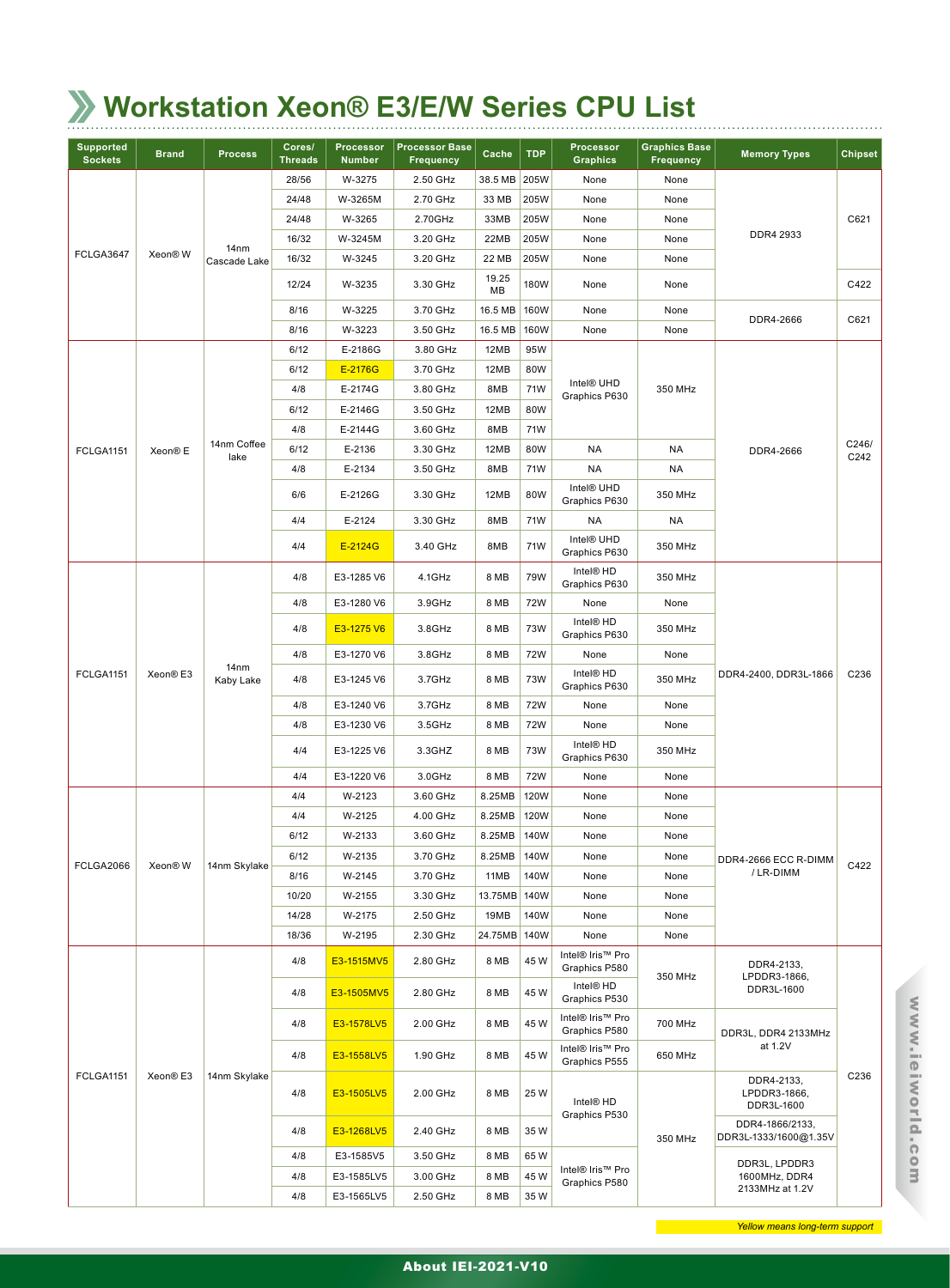# **Workstation Xeon® E3/E/W Series CPU List**

| <b>Supported</b><br><b>Sockets</b> | <b>Brand</b>          | <b>Process</b>     | Cores/<br><b>Threads</b> | Processor<br><b>Number</b> | <b>Processor Base</b><br><b>Frequency</b> | Cache | <b>TDP</b>                             | Processor<br><b>Graphics</b>            | <b>Graphics Base</b><br><b>Frequency</b> | <b>Memory Types</b>                      | <b>Chipset</b>           |
|------------------------------------|-----------------------|--------------------|--------------------------|----------------------------|-------------------------------------------|-------|----------------------------------------|-----------------------------------------|------------------------------------------|------------------------------------------|--------------------------|
|                                    |                       |                    | 4/8                      | E3-1280V5                  | 3.70 GHz                                  | 8 MB  | 80W                                    | None                                    | None                                     |                                          |                          |
|                                    |                       |                    | 4/8                      | E3-1275V5                  | 3.60 GHz                                  | 8 MB  | 80W                                    | Intel <sup>®</sup> HD<br>Graphics P530  | 400 MHz                                  |                                          |                          |
|                                    |                       |                    | 4/8                      | E3-1270V5                  | 3.60 GHz                                  | 8 MB  | 80 W                                   |                                         |                                          |                                          |                          |
|                                    |                       |                    | 4/8                      | E3-1260LV5                 | 2.90 GHz                                  | 8 MB  | 45 W                                   | None                                    | None                                     |                                          |                          |
|                                    |                       |                    | 4/8                      | E3-1245V5                  | 3.50 GHz                                  | 8 MB  | 80W                                    | Intel® HD<br>Graphics P530              | 400 MHz                                  |                                          |                          |
| FCLGA1151                          | Xeon® E3              | 14nm Skylake       | 4/8                      | E3-1240LV5                 | 2.10 GHz                                  | 8 MB  | 25 W                                   |                                         |                                          | DDR4-1866/2133,<br>DDR3L-1333/1600@1.35V | C236                     |
|                                    |                       |                    | 4/8                      | E3-1240V5                  | 3.50 GHz                                  | 8 MB  | 80W                                    | None                                    | None                                     |                                          |                          |
|                                    |                       |                    | 4/4                      | E3-1235LV5                 | 2.00 GHz                                  | 8 MB  | 25 W                                   | Intel <sup>®</sup> HD<br>Graphics P530  | 400 MHz                                  |                                          |                          |
|                                    |                       |                    | 4/8                      | E3-1230V5                  | 3.40 GHz                                  | 8 MB  | 80W                                    | None                                    | None                                     |                                          |                          |
|                                    |                       |                    | 4/4                      | E3-1225V5                  | 3.30 GHz                                  | 8 MB  | 80W                                    | Intel <sup>®</sup> HD<br>Graphics P530  | 400 MHz                                  |                                          |                          |
|                                    |                       |                    | 4/4                      | E3-1220V5                  | 3.00 GHz                                  | 8 MB  | 80 W                                   | None                                    | None                                     |                                          |                          |
|                                    |                       |                    | 4/4                      | E3-1220 v3                 | 3.1 GHz                                   | 8 MB  | 80 W                                   | None                                    |                                          | DDR3 and DDR3L<br>1333/1600 at 1.5V      |                          |
|                                    |                       |                    | 2/4                      | E3-1220LV3                 | 1.1 GHz                                   | 4 MB  | 13 W                                   |                                         | ä,                                       | DDR3 1333/1600                           |                          |
|                                    |                       |                    | 4/4                      | E3-1225V3                  | 3.2 GHz                                   | 8 MB  | 84 W                                   | Intel <sup>®</sup> HD                   | 350 MHz                                  |                                          |                          |
|                                    |                       |                    | 4/4                      | E3-1226V3                  | 3.3 GHz                                   | 8 MB  | 84 W                                   | Graphics P4600                          |                                          |                                          |                          |
|                                    |                       |                    | 4/8                      | E3-1230 v3                 | 3.3 GHz                                   | 8 MB  | 80W                                    |                                         |                                          |                                          |                          |
|                                    |                       |                    | 4/8                      | E3-1230Lv3                 | 1.8 GHz                                   | 8 MB  | 25 W                                   |                                         | ٠                                        |                                          |                          |
|                                    |                       |                    | 4/8                      | E3-1231V3                  | 3.4 GHz                                   | 8 MB  | 80 W                                   |                                         | $\frac{1}{2}$                            |                                          |                          |
|                                    |                       |                    | 4/8                      | E3-1240 v3                 | 3.4 GHz                                   | 8 MB  | 80W                                    | None                                    |                                          | DDR3 and DDR3L                           |                          |
|                                    |                       |                    | 4/8                      | E3-1240LV3                 | 2 GHz                                     | 8 MB  | 25 W                                   |                                         |                                          | 1333/1600 at 1.5V                        |                          |
|                                    | FCLGA1150<br>Xeon® E3 |                    | 4/8                      | E3-1241V3                  | 3.5 GHz                                   | 8 MB  | 80 W                                   |                                         |                                          |                                          |                          |
|                                    |                       |                    | 4/8                      | E3-1245 v3                 | 3.4 GHz                                   | 8 MB  | 84 W                                   | Intel <sup>®</sup> HD                   |                                          |                                          |                          |
|                                    |                       |                    | 4/8                      | E3-1246V3                  | 3.5 GHz                                   | 8 MB  | 84 W                                   | Graphics P4600                          |                                          |                                          |                          |
|                                    |                       |                    | 4/8                      | E3-1265Lv3                 | 2.5 GHz                                   | 8 MB  | 45 W                                   | Intel <sup>®</sup> HD<br>Graphics       | 350 MHz                                  |                                          |                          |
|                                    | 22nm Haswell          | 4/8                | E3-1268LV3               | 2.3 GHz                    | 8 MB                                      | 45 W  | Intel <sup>®</sup> HD<br>Graphics 4600 |                                         | DDR3 1333/1600                           | C226                                     |                          |
|                                    |                       |                    | 4/8                      | E3-1270 v3                 | 3.5 GHz                                   | 8 MB  | 80W                                    |                                         | $\frac{1}{2}$                            |                                          |                          |
|                                    |                       |                    | 4/8                      | E3-1271V3                  | 3.6 GHz                                   | 8 MB  | 80W                                    | None                                    |                                          |                                          |                          |
|                                    |                       |                    | 4/8                      | E3-1275 v3                 | 3.5 GHz                                   | 8 MB  | 84 W                                   | Intel <sup>®</sup> HD<br>Graphics P4600 |                                          |                                          |                          |
|                                    |                       |                    | 4/8                      | E3-1275LV3                 | 2.7 GHz                                   | 8 MB  | 45 W                                   | Intel <sup>®</sup> HD<br>Graphics       | 350 MHz                                  |                                          |                          |
|                                    |                       |                    | 4/8                      | E3-1276V3                  | 3.6 GHz                                   | 8 MB  | 84 W                                   | Intel® HD<br>Graphics P4600             |                                          | DDR3 and DDR3L<br>1333/1600 at 1.5V      |                          |
|                                    |                       |                    | 4/8                      | E3-1280 v3                 | 3.6 GHz                                   | 8 MB  | 82W                                    | None                                    | $\overline{\phantom{a}}$                 |                                          |                          |
|                                    |                       |                    | 4/8                      | E3-1281V3                  | 3.7 GHz                                   | 8 MB  | 82W                                    | None                                    | $\overline{\phantom{a}}$                 |                                          |                          |
|                                    |                       |                    | 4/8                      | E3-1285 v3                 | 3.6 GHz                                   | 8 MB  | 84 W                                   |                                         |                                          |                                          |                          |
|                                    |                       |                    | 4/8                      | E3-1285Lv3                 | 3.1 GHz                                   | 8 MB  | 65 W                                   | Intel <sup>®</sup> HD                   | 350 MHz                                  |                                          |                          |
|                                    |                       |                    | 4/8                      | E3-1286V3                  | 3.7 GHz                                   | 8 MB  | 84W                                    | Graphics P4700                          |                                          |                                          |                          |
|                                    |                       |                    | 4/8                      | E3-1286LV3                 | 3.2 GHz                                   | 8 MB  | 65 W                                   |                                         |                                          |                                          |                          |
|                                    |                       |                    | 4/8                      | E3-1290V2                  | 3.7 GHz                                   | 8 MB  | 87 W                                   | $\blacksquare$                          | $\blacksquare$                           |                                          |                          |
|                                    |                       |                    | 4/8                      | E3-1280V2                  | 3.6 GHz                                   | 8 MB  | 69 W                                   | $\overline{\phantom{a}}$                | $\overline{\phantom{a}}$                 |                                          |                          |
|                                    |                       |                    | 4/8                      | E3-1275V2                  | 3.5 GHz                                   | 8 MB  | 77 W                                   | $\overline{\phantom{a}}$                | 1.25 GHz                                 |                                          |                          |
|                                    |                       |                    | 4/8                      | E3-1270V2                  | 3.5 GHz                                   | 8 MB  | 69 W                                   | $\blacksquare$                          | $\blacksquare$                           |                                          |                          |
|                                    |                       |                    | 4/8                      | E3-1265LV2                 | 2.5 GHz                                   | 8 MB  | 45 W                                   | $\overline{\phantom{a}}$                | 1.15 GHz                                 |                                          |                          |
| LGA1155                            | Xeon® E3              | 22nm<br>Ivy Bridge | 4/8                      | E3-1245V2                  | 3.4 GHz                                   | 8 MB  | 77W                                    | ۰                                       | 1.25 GHz                                 | DDR3-1333/1600                           | C206/<br>C <sub>21</sub> |
|                                    |                       |                    | 4/8                      | E3-1240V2                  | 3.4 GHz                                   | 8 MB  | 69W                                    | $\overline{\phantom{a}}$                |                                          |                                          |                          |
|                                    |                       |                    | 4/8                      | E3-1230V2                  | 3.3 GHz                                   | 8 MB  | 69W                                    | $\overline{\phantom{a}}$                |                                          |                                          |                          |
|                                    |                       |                    | 4/4                      | E3-1225V2                  | 3.2 GHz                                   | 8 MB  | 77 W                                   | $\overline{\phantom{a}}$                | 1.25 GHz                                 |                                          |                          |
|                                    |                       |                    | 4/4                      | E3-1220V2                  | 3.1 GHz                                   | 8 MB  | 69 W                                   | $\overline{\phantom{a}}$                | $\overline{\phantom{a}}$                 |                                          |                          |
|                                    |                       |                    | 4/2                      | E3-1220LV2                 | 2.3 GHz                                   | 3 MB  | 17 W                                   | $\blacksquare$                          | $\blacksquare$                           |                                          |                          |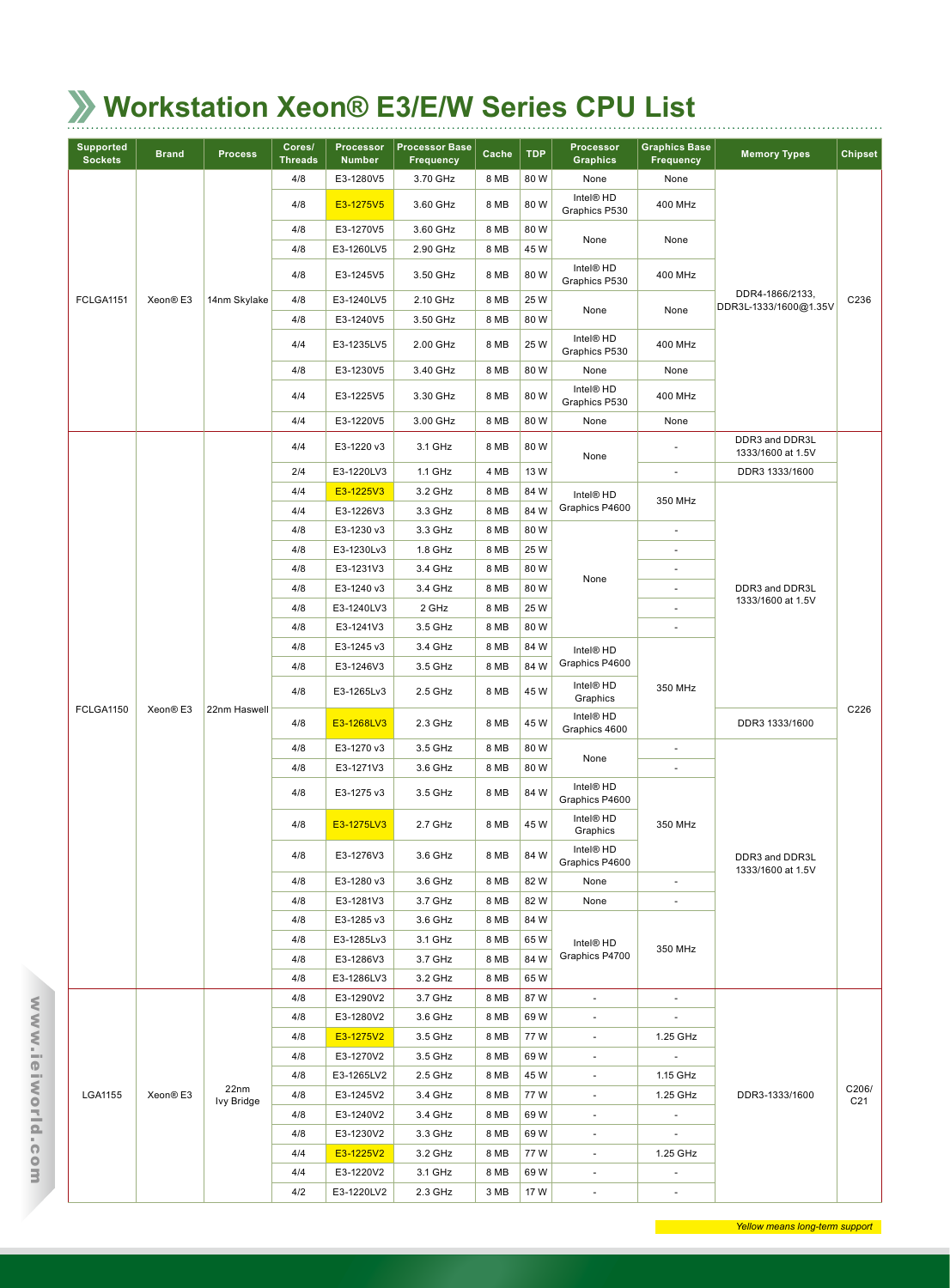#### **Workstation Xeon® E3/E/W Series CPU List**

| <b>Supported</b><br><b>Sockets</b> | <b>Brand</b> | <b>Process</b>   | Cores/<br><b>Threads</b> | Processor<br><b>Number</b> | <b>Processor Base</b><br>Frequency | Cache | <b>TDP</b>                                  | <b>Processor</b><br><b>Graphics</b> | <b>Graphics Base</b><br>Frequency      | <b>Memory Types</b> | Chipset |
|------------------------------------|--------------|------------------|--------------------------|----------------------------|------------------------------------|-------|---------------------------------------------|-------------------------------------|----------------------------------------|---------------------|---------|
|                                    |              |                  | 4/8                      | E3-1290                    | 3.6 GHz                            | 8 MB  | 95W                                         | $\overline{\phantom{a}}$            | $\overline{\phantom{a}}$               |                     |         |
|                                    |              |                  | 4/8                      | E3-1280                    | 3.5 GHz                            | 8 MB  | 95 W                                        | $\overline{\phantom{a}}$            |                                        |                     |         |
|                                    |              |                  | 4/8                      | E3-1275                    | 3.4 GHz                            | 8 MB  | 95 W                                        | $\overline{\phantom{a}}$            | 1.35 GHz                               |                     |         |
|                                    |              |                  | 4/8                      | E3-1270                    | 3.4 GHz                            | 8 MB  | 80 W                                        | $\sim$                              | ۰                                      |                     |         |
|                                    |              |                  | 4/8                      | E3-1260L                   | 2.4 GHz                            | 8 MB  | 45 W                                        | $\sim$                              | 1.25 GHz<br>1.35 GHz<br>DDR3-1066/1333 |                     |         |
|                                    |              | 32 <sub>nm</sub> | 4/8                      | E3-1245                    | 3.3 GHz                            | 8 MB  | 95W                                         | $\overline{\phantom{a}}$            |                                        |                     | C206/   |
| LGA1155                            | Xeon® E3     | Sandy Bridge     | 4/8                      | E3-1240                    | 3.3 GHz                            | 8 MB  | 80 W                                        | $\overline{\phantom{a}}$            |                                        |                     | C216    |
|                                    |              |                  | 4/8                      | E3-1235                    | 3.2 GHz                            | 8 MB  | 95W                                         | $\sim$                              | 1.35 GHz                               |                     |         |
|                                    |              |                  | 4/8                      | E3-1230                    | 3.2 GHz                            | 8 MB  | 80 W                                        | $\overline{\phantom{a}}$            |                                        |                     |         |
|                                    |              |                  | 4/4                      | E3-1225                    | 3.1 GHz                            | 6 MB  | 95W<br>1.35 GHz<br>$\overline{\phantom{a}}$ |                                     |                                        |                     |         |
|                                    |              |                  | 4/2                      | E3-1220L                   | 2.2 GHz                            | 3 MB  | 20 W                                        | $\sim$                              | ٠                                      |                     |         |
|                                    |              |                  | 4/4                      | E3-1220                    | 3.1 GHz                            | 8 MB  | 80 W                                        | $\overline{\phantom{a}}$            | $\overline{\phantom{a}}$               |                     |         |

#### **Desktop Core™ i9/i7/i5/i3/Pentium®/Celeron® CPU List**

| <b>Suppoted</b><br><b>Sockets</b> | <b>Brand</b> | process                         | Cores/<br><b>Threads</b> | <b>Processor</b><br><b>Number</b> | <b>Processor Base</b><br><b>Frequency</b> | Cache | <b>TDP</b> | Processor<br><b>Graphics</b>           | <b>Graphics Base</b><br>Frequency | <b>Memory Types</b> | <b>Chipset</b>             |
|-----------------------------------|--------------|---------------------------------|--------------------------|-----------------------------------|-------------------------------------------|-------|------------|----------------------------------------|-----------------------------------|---------------------|----------------------------|
|                                   | Core™ i9     |                                 | 10/20                    | i9-10900E                         | 2.8 GHz                                   | 20MB  | 65W        |                                        |                                   | DDR4-2933           |                            |
|                                   |              |                                 |                          | i9-10900TE                        | 1.8 GHz                                   | 20MB  | 35W        | Intel <sup>®</sup> UHD                 |                                   |                     |                            |
|                                   | Core™ i7     |                                 | 8/16                     | i7-10700E                         | 2.9 GHz                                   | 16MB  | 65W        | Graphics 630                           |                                   | DDR4-2933           |                            |
|                                   |              |                                 |                          | i7-10700TE                        | 2.0 GHz                                   | 16MB  | 35W        |                                        |                                   |                     |                            |
|                                   | Core™ i5     |                                 | 6/12                     | i5-10500E                         | 3.1 GHz                                   | 8MB   | 65W        | Intel <sup>®</sup> UHD                 |                                   | DDR4-2666           |                            |
| FCLGA1200                         |              | 14nm Comet                      |                          | i5-10500TE                        | 2.3 GHz                                   | 8MB   | 35W        | Graphics 630                           | 350 MHz                           |                     | W480E/W480/<br>Q470E/Q470/ |
|                                   | Core™ i3     | Lake-S                          | 4/8                      | i3-10100E                         | 3.2 GHz                                   | 9MB   | 65W        | Intel® UHD                             |                                   | DDR4-2666           | H420E/H410                 |
|                                   |              |                                 |                          | i3-10100TE                        | 2.3 GHz                                   | 9MB   | 35W        | Graphics 630                           |                                   |                     |                            |
|                                   | Pentium®     |                                 | 2/4                      | G6400E                            | 3.8 GHz                                   | 4MB   | 58W        | Intel <sup>®</sup> UHD                 |                                   | DDR4-2400           |                            |
|                                   |              |                                 | 2/4                      | <b>G6400TE</b>                    | 3.2 GHz                                   | 4MB   | 35W        | Graphics 630                           |                                   |                     |                            |
|                                   | Celeron®     |                                 | 2/2                      | G5900E                            | 3.2 GHz                                   | 2MB   | 58W        | Intel <sup>®</sup> UHD                 |                                   | DDR4-2400           |                            |
|                                   |              |                                 | 2/2                      | <b>G5900TE</b>                    | 3.0 GHz                                   | 2MB   | 35W        | Graphics 630                           |                                   |                     |                            |
|                                   |              | 14nm                            | 8/16                     | i9-9900KF                         | 3.60 GHz                                  | 16MB  | 95W        | N/A                                    | N/A                               |                     |                            |
|                                   | Core™ i9     | Coffee Lake                     | 8/16                     | i9-9900T                          | 2.10 GHz                                  | 16MB  | 35W        | Intel <sup>®</sup> UHD                 |                                   |                     |                            |
|                                   |              | refresh                         | 8/16                     | i9-9900                           | 3.10 GHz                                  | 16MB  | 65W        | Graphics 630                           |                                   |                     |                            |
|                                   |              | 14nm<br>Coffee Lake<br>refresh  | 8/8                      | i7-9700E                          | 2.60 GHz                                  | 12MB  | 65W        |                                        |                                   | DDR4-2666           | H310/Q370/                 |
|                                   |              |                                 | 8/8                      | 9700TE                            | 1.80 GHz                                  | 12MB  | 35W        |                                        |                                   |                     | C246                       |
|                                   | Core™ i7     |                                 | 8/8                      | i7-9700K                          | 3.60 GHz                                  | 12MB  | 95W        | Intel <sup>®</sup> UHD<br>Graphics 630 |                                   |                     |                            |
|                                   |              |                                 | 8/8                      | i7-9700                           | 3.00 GHz                                  | 12MB  | 65W        |                                        |                                   |                     |                            |
|                                   |              |                                 | 8/8                      | i7-9700T                          | 2.00 GHz                                  | 12MB  | 35W        |                                        |                                   |                     |                            |
|                                   |              |                                 | 6/6                      | i5-9500E                          | 3.00 GHz                                  | 9MB   | 65W        |                                        |                                   |                     |                            |
|                                   |              |                                 | 6/6                      | i5-9500TE                         | 2.20 GHz                                  | 9MB   | 35W        |                                        |                                   |                     |                            |
|                                   |              | 14nm                            | 6/6                      | i5-9600K                          | 3.70 GHz                                  | 9MB   | 95W        |                                        |                                   |                     |                            |
| FCLGA1151                         | Core™ i5     | Coffee Lake                     | 6/6                      | i5-9500                           | 3.00 GHz                                  | 9MB   | 65W        | Intel <sup>®</sup> UHD<br>Graphics 630 | 350 MHz                           | DDR4-2666           | H310/Q370/<br>C246         |
|                                   |              | refresh                         | 6/6                      | i5-9400                           | 2.90 GHz                                  | 9MB   | 65W        |                                        |                                   |                     |                            |
|                                   |              |                                 | 6/6                      | i5-9500T                          | 2.20 GHz                                  | 9MB   | 35W        |                                        |                                   |                     |                            |
|                                   |              |                                 | 6/6                      | i5-9400T                          | 1.80 GHz                                  | 9MB   | 35W        |                                        |                                   |                     |                            |
|                                   |              | 14 <sub>nm</sub><br>Coffee Lake | 4/4                      | i3-9100E                          | 3.10 GHz                                  | 6MB   | 65W        |                                        |                                   |                     | H310/Q370/<br>C246         |
|                                   | Core™ i3     | refresh                         | 4/4                      | i3-9100TE                         | 2.20GHz                                   | 6MB   | 35W        |                                        |                                   |                     |                            |
|                                   |              |                                 | 4/4                      | i3-9100                           | 3.60 GHz                                  | 6MB   | 65W        | Intel® UHD                             |                                   |                     |                            |
|                                   |              |                                 | 4/4                      | i3-9300                           | 3.70 GHz                                  | 8MB   | 62W        | Graphics 630                           |                                   | DDR4-2400           |                            |
|                                   |              | 14 <sub>nm</sub><br>Coffee Lake | 4/4                      | i3-9300T                          | 3.20 GHz                                  | 8MB   | 35W        |                                        |                                   |                     | Q370/C246                  |
|                                   |              |                                 | 4/4                      | i3-9100T                          | 3.10 GHz                                  | 6MB   | 35W        |                                        |                                   |                     |                            |
|                                   |              |                                 | 4/4                      | i3-9350K                          | 4.00 GHz                                  | 8MB   | 91W        |                                        |                                   |                     |                            |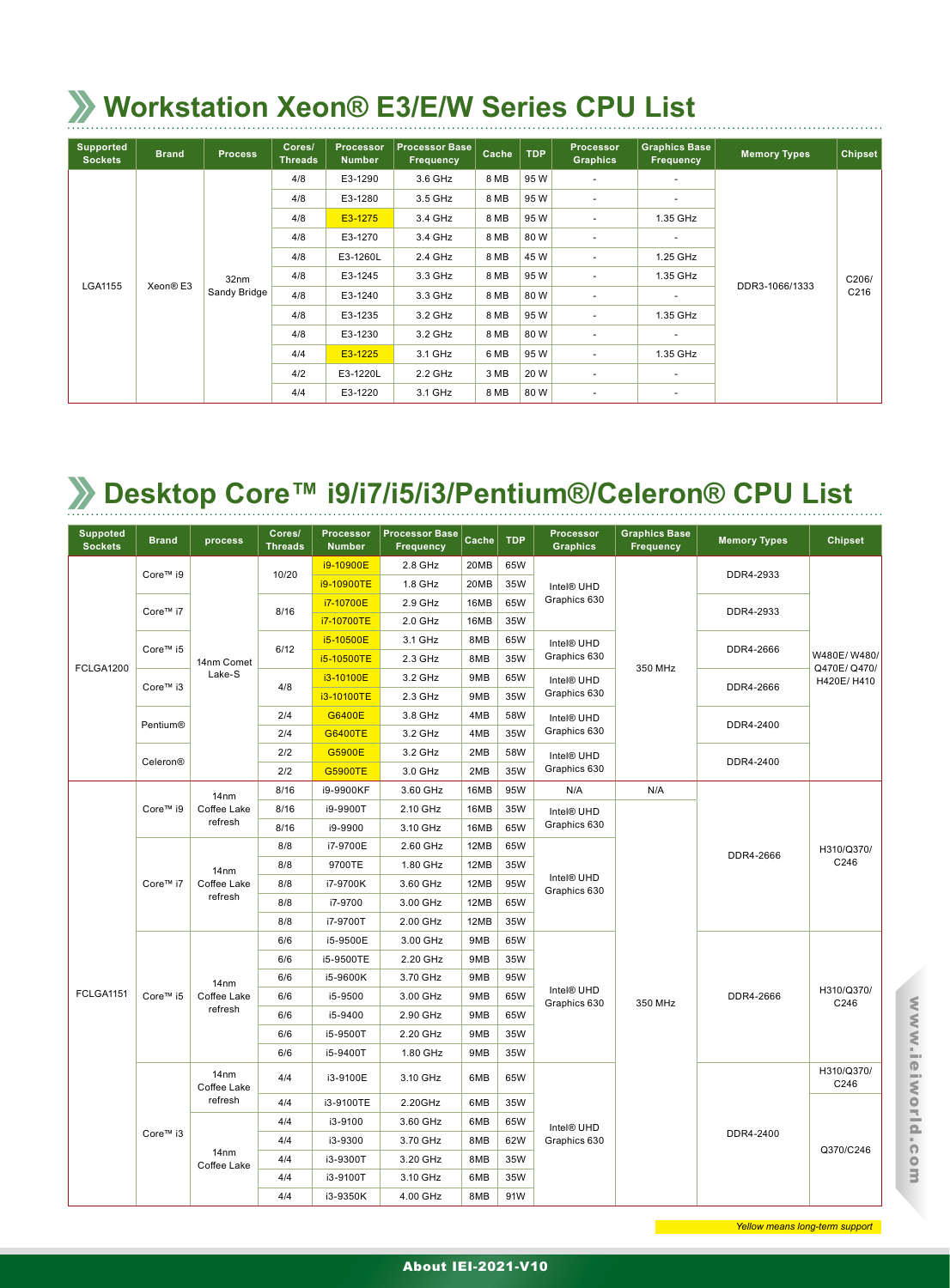| <b>Suppoted</b> | <b>Brand</b>                                                                                                                                                                                                                                                                                                                                                                                                                                                                                                                                                                                                                                                                                                                                                               | process          | Cores/         | <b>Processor</b>     | <b>Processor Base</b> | Cache        | <b>TDP</b>   | Processor                                                                                                                                                                                                                                                                                                                                                                                                                | <b>Graphics Base</b> | <b>Memory Types</b>                                                                                                                                                                 | <b>Chipset</b> |
|-----------------|----------------------------------------------------------------------------------------------------------------------------------------------------------------------------------------------------------------------------------------------------------------------------------------------------------------------------------------------------------------------------------------------------------------------------------------------------------------------------------------------------------------------------------------------------------------------------------------------------------------------------------------------------------------------------------------------------------------------------------------------------------------------------|------------------|----------------|----------------------|-----------------------|--------------|--------------|--------------------------------------------------------------------------------------------------------------------------------------------------------------------------------------------------------------------------------------------------------------------------------------------------------------------------------------------------------------------------------------------------------------------------|----------------------|-------------------------------------------------------------------------------------------------------------------------------------------------------------------------------------|----------------|
| <b>Sockets</b>  |                                                                                                                                                                                                                                                                                                                                                                                                                                                                                                                                                                                                                                                                                                                                                                            | 14 <sub>nm</sub> | <b>Threads</b> | <b>Number</b>        | <b>Frequency</b>      |              |              | <b>Graphics</b>                                                                                                                                                                                                                                                                                                                                                                                                          | <b>Frequency</b>     |                                                                                                                                                                                     |                |
|                 | Core™ i9                                                                                                                                                                                                                                                                                                                                                                                                                                                                                                                                                                                                                                                                                                                                                                   | Coffee Lake      | 8/16           | i9-9900K             | 3.60 GHz              | 16MB         | 95W          |                                                                                                                                                                                                                                                                                                                                                                                                                          |                      |                                                                                                                                                                                     |                |
|                 |                                                                                                                                                                                                                                                                                                                                                                                                                                                                                                                                                                                                                                                                                                                                                                            |                  | 8/8            | i7-9700K             | 3.60 GHz              | 12MB         | 95W          |                                                                                                                                                                                                                                                                                                                                                                                                                          |                      |                                                                                                                                                                                     |                |
|                 | Core™ i7                                                                                                                                                                                                                                                                                                                                                                                                                                                                                                                                                                                                                                                                                                                                                                   | 14 <sub>nm</sub> | 6/12<br>6/12   | i7-8700T<br>i7-8700K | 2.40 GHz<br>3.70 GHz  | 12MB<br>12MB | 35W<br>95W   | Graphics 630                                                                                                                                                                                                                                                                                                                                                                                                             |                      | DDR4-2666                                                                                                                                                                           | H310/Q370      |
|                 |                                                                                                                                                                                                                                                                                                                                                                                                                                                                                                                                                                                                                                                                                                                                                                            | Coffee Lake      | 6/12           | i7-8700              | 3.20 GHz              | 12MB         | 65W          |                                                                                                                                                                                                                                                                                                                                                                                                                          |                      |                                                                                                                                                                                     |                |
|                 |                                                                                                                                                                                                                                                                                                                                                                                                                                                                                                                                                                                                                                                                                                                                                                            |                  | 6/12           | i7-8086K             | 4.00 GHz              | 12MB         | 95W          |                                                                                                                                                                                                                                                                                                                                                                                                                          | 350 MHz              |                                                                                                                                                                                     |                |
|                 |                                                                                                                                                                                                                                                                                                                                                                                                                                                                                                                                                                                                                                                                                                                                                                            | 14nm             | 4/4            | i3-8350K             | 4.00 GHz              | 8MB          | 91W          |                                                                                                                                                                                                                                                                                                                                                                                                                          |                      |                                                                                                                                                                                     |                |
|                 |                                                                                                                                                                                                                                                                                                                                                                                                                                                                                                                                                                                                                                                                                                                                                                            | Coffee Lake      | 4/4            | i3-8300              | 3.70 GHz              | 8MB          | 62W          |                                                                                                                                                                                                                                                                                                                                                                                                                          |                      |                                                                                                                                                                                     |                |
|                 | Core™ i3                                                                                                                                                                                                                                                                                                                                                                                                                                                                                                                                                                                                                                                                                                                                                                   | 14nm             | 4/4            | i3-8300T             | 3.20 GHz              | 8MB          | 35W          | Graphics 630                                                                                                                                                                                                                                                                                                                                                                                                             |                      | DDR4-2400                                                                                                                                                                           | H310/Q370      |
|                 |                                                                                                                                                                                                                                                                                                                                                                                                                                                                                                                                                                                                                                                                                                                                                                            | Coffee Lake      | 4/4            | i3-8100              | 3.60 GHz              | 6MB          | 65W          |                                                                                                                                                                                                                                                                                                                                                                                                                          |                      |                                                                                                                                                                                     |                |
|                 |                                                                                                                                                                                                                                                                                                                                                                                                                                                                                                                                                                                                                                                                                                                                                                            |                  | 4/4<br>6/6     | i3-8100T<br>i5-9600K | 3.10 GHz<br>3.70 GHz  | 6MB<br>9MB   | 35W<br>95W   |                                                                                                                                                                                                                                                                                                                                                                                                                          |                      |                                                                                                                                                                                     |                |
|                 |                                                                                                                                                                                                                                                                                                                                                                                                                                                                                                                                                                                                                                                                                                                                                                            |                  | 6/6            | i5-8600T             | 2.30 GHz              | 9MB          | 35W          |                                                                                                                                                                                                                                                                                                                                                                                                                          |                      |                                                                                                                                                                                     |                |
| FCLGA1151       |                                                                                                                                                                                                                                                                                                                                                                                                                                                                                                                                                                                                                                                                                                                                                                            |                  | 6/6            | i5-8600K             | 3.60 GHz              | 9MB          | 95W          |                                                                                                                                                                                                                                                                                                                                                                                                                          |                      |                                                                                                                                                                                     | H310/Q370      |
|                 | Core™ i5                                                                                                                                                                                                                                                                                                                                                                                                                                                                                                                                                                                                                                                                                                                                                                   | 14 <sub>nm</sub> | 6/6            | i5-8600              | 3.10 GHz              | 9MB          | 65W          | Intel® UHD                                                                                                                                                                                                                                                                                                                                                                                                               |                      |                                                                                                                                                                                     |                |
|                 |                                                                                                                                                                                                                                                                                                                                                                                                                                                                                                                                                                                                                                                                                                                                                                            | Coffee Lake      | 6/6            | i5-8500T             | 2.10 GHz              | 9MB          | 35W          | Graphics 630                                                                                                                                                                                                                                                                                                                                                                                                             |                      |                                                                                                                                                                                     |                |
|                 |                                                                                                                                                                                                                                                                                                                                                                                                                                                                                                                                                                                                                                                                                                                                                                            |                  | 6/6            | i5-8500              | 3.00 GHz              | 9MB          | 65W          |                                                                                                                                                                                                                                                                                                                                                                                                                          |                      |                                                                                                                                                                                     | H310           |
|                 |                                                                                                                                                                                                                                                                                                                                                                                                                                                                                                                                                                                                                                                                                                                                                                            |                  | 6/6            | i5-8400T             | 1.70 GHz              | 9MB          | 35W          |                                                                                                                                                                                                                                                                                                                                                                                                                          |                      | DDR4-2666<br>DDR4-2400<br>DDR4-2400<br>DDR4-2133/2400,<br>DDR3L-1333/1600@<br>1.35V<br>DDR4-1866/2133,<br>DDR3L-1333/1600@<br>1.35V<br>DDR4-2133/2400,<br>DDR3L-1333/1600@<br>1.35V |                |
|                 |                                                                                                                                                                                                                                                                                                                                                                                                                                                                                                                                                                                                                                                                                                                                                                            |                  | 6/6<br>2/4     | i5-8400<br>G5600     | 2.80 GHz<br>3.90 GHz  | 9MB<br>4MB   | 65W<br>54W   |                                                                                                                                                                                                                                                                                                                                                                                                                          | 350 MHz              |                                                                                                                                                                                     | H310/Q370      |
|                 |                                                                                                                                                                                                                                                                                                                                                                                                                                                                                                                                                                                                                                                                                                                                                                            |                  | 2/4            | G5500T               | 3.20 GHz              | 4MB          | 35W          | Intel® UHD                                                                                                                                                                                                                                                                                                                                                                                                               |                      |                                                                                                                                                                                     |                |
|                 | Pentium®                                                                                                                                                                                                                                                                                                                                                                                                                                                                                                                                                                                                                                                                                                                                                                   | 14 <sub>nm</sub> | 2/4            | G5500                | 3.80 GHz              | 4MB          | 54W          |                                                                                                                                                                                                                                                                                                                                                                                                                          |                      |                                                                                                                                                                                     | H310/Q370      |
|                 |                                                                                                                                                                                                                                                                                                                                                                                                                                                                                                                                                                                                                                                                                                                                                                            | Coffee Lake      | 2/4            | G5400T               | 3.10 GHz              | 4MB          | 35W          | Intel® UHD                                                                                                                                                                                                                                                                                                                                                                                                               |                      |                                                                                                                                                                                     |                |
|                 |                                                                                                                                                                                                                                                                                                                                                                                                                                                                                                                                                                                                                                                                                                                                                                            |                  | 2/4            | G5400                | 3.70 GHz              | 4MB          | 58W          | Graphics 610                                                                                                                                                                                                                                                                                                                                                                                                             |                      |                                                                                                                                                                                     |                |
|                 |                                                                                                                                                                                                                                                                                                                                                                                                                                                                                                                                                                                                                                                                                                                                                                            |                  | 2/2            | G4920                | 3.20 GHz              | 2MB          | 54W          |                                                                                                                                                                                                                                                                                                                                                                                                                          |                      |                                                                                                                                                                                     |                |
|                 | Celeron®                                                                                                                                                                                                                                                                                                                                                                                                                                                                                                                                                                                                                                                                                                                                                                   | Coffee Lake      | 2/2            | G4900T               | 2.90 GHz              | 2MB          | 35W          | Graphics 610                                                                                                                                                                                                                                                                                                                                                                                                             |                      |                                                                                                                                                                                     | H310/Q370      |
|                 |                                                                                                                                                                                                                                                                                                                                                                                                                                                                                                                                                                                                                                                                                                                                                                            |                  |                |                      |                       |              |              |                                                                                                                                                                                                                                                                                                                                                                                                                          |                      |                                                                                                                                                                                     |                |
|                 |                                                                                                                                                                                                                                                                                                                                                                                                                                                                                                                                                                                                                                                                                                                                                                            | 14nm             |                |                      |                       |              |              | Intel <sup>®</sup> HD                                                                                                                                                                                                                                                                                                                                                                                                    |                      |                                                                                                                                                                                     |                |
|                 | Intel® UHD<br>14 <sub>nm</sub><br>2/2<br>G4900<br>3.10 GHz<br>2 MB<br>54W<br>8 MB<br>4/8<br>i7-7700<br>3.6GHz<br>65W<br>4/8<br>i7-7700K<br>4.2GHz<br>8 MB<br>91W<br>Kaby Lake<br>Graphics 630<br>4/8<br>i7-7700T<br>2.9GHz<br>8 MB<br>35W<br>Intel® Iris™ Pro<br>4/8<br>i7-6785R<br>3.30 GHz<br>8 MB<br>65W<br>Graphics 580<br>Core™ i7<br>4/8<br>i7-6700K<br>4.00 GHz<br>8 MB<br>91 W<br>14nm Skylake<br>35W<br>4/8<br>i7-6700T<br>2.80 GHz<br>8 MB<br>Intel <sup>®</sup> HD<br>Graphics 530<br>4/8<br>i7-6700<br>3.40 GHz<br>8 MB<br>65W<br>4/8<br>i7-6700TE<br>2.40 GHz<br>8 MB<br>35 W<br>4/4<br>i5-7600K<br>3.8GHz<br>6 MB<br>91W<br>2.8GHz<br>4/4<br>i5-7600T<br>6 MB<br>35W<br>4/4<br>i5-7600<br>3.5GHz<br>6 MB<br>65W<br>14 <sub>nm</sub><br>Intel <sup>®</sup> HD |                  |                |                      |                       |              |              |                                                                                                                                                                                                                                                                                                                                                                                                                          |                      |                                                                                                                                                                                     |                |
|                 |                                                                                                                                                                                                                                                                                                                                                                                                                                                                                                                                                                                                                                                                                                                                                                            |                  |                |                      |                       |              |              |                                                                                                                                                                                                                                                                                                                                                                                                                          |                      |                                                                                                                                                                                     |                |
|                 |                                                                                                                                                                                                                                                                                                                                                                                                                                                                                                                                                                                                                                                                                                                                                                            |                  |                |                      |                       |              |              |                                                                                                                                                                                                                                                                                                                                                                                                                          |                      |                                                                                                                                                                                     |                |
|                 |                                                                                                                                                                                                                                                                                                                                                                                                                                                                                                                                                                                                                                                                                                                                                                            |                  |                |                      |                       |              |              | Intel <sup>®</sup> UHD<br>Intel® UHD<br>Graphics 630<br>Graphics 630<br>Graphics 580<br>Intel® HD<br>350 MHz<br>DDR4-1866/2133,<br>Graphics 530<br>DDR3L-1333/1600@<br>Intel® HD<br>1.35V<br>Graphics 510<br>Intel <sup>®</sup> HD<br>Graphics 530<br>DDR4-2133/2400,<br>Intel <sup>®</sup> HD<br>DDR3L-1333/1600@<br>Graphics 630<br>1.35V<br>DDR4-1866/2133,<br>Intel® HD<br>DDR3L-1333/1600@<br>Graphics 530<br>1.35V |                      |                                                                                                                                                                                     |                |
|                 |                                                                                                                                                                                                                                                                                                                                                                                                                                                                                                                                                                                                                                                                                                                                                                            |                  |                |                      |                       |              |              |                                                                                                                                                                                                                                                                                                                                                                                                                          |                      |                                                                                                                                                                                     |                |
|                 |                                                                                                                                                                                                                                                                                                                                                                                                                                                                                                                                                                                                                                                                                                                                                                            |                  |                |                      |                       |              |              |                                                                                                                                                                                                                                                                                                                                                                                                                          |                      |                                                                                                                                                                                     |                |
|                 |                                                                                                                                                                                                                                                                                                                                                                                                                                                                                                                                                                                                                                                                                                                                                                            |                  |                |                      |                       |              |              |                                                                                                                                                                                                                                                                                                                                                                                                                          |                      |                                                                                                                                                                                     |                |
|                 |                                                                                                                                                                                                                                                                                                                                                                                                                                                                                                                                                                                                                                                                                                                                                                            |                  |                |                      |                       |              |              |                                                                                                                                                                                                                                                                                                                                                                                                                          |                      |                                                                                                                                                                                     |                |
|                 |                                                                                                                                                                                                                                                                                                                                                                                                                                                                                                                                                                                                                                                                                                                                                                            |                  |                |                      |                       |              |              |                                                                                                                                                                                                                                                                                                                                                                                                                          |                      |                                                                                                                                                                                     |                |
|                 |                                                                                                                                                                                                                                                                                                                                                                                                                                                                                                                                                                                                                                                                                                                                                                            | Kaby Lake        | 4/4            | i5-7500              | 3.4GHz                | 6 MB         | 65W          |                                                                                                                                                                                                                                                                                                                                                                                                                          |                      |                                                                                                                                                                                     |                |
|                 |                                                                                                                                                                                                                                                                                                                                                                                                                                                                                                                                                                                                                                                                                                                                                                            |                  | 4/4            | i5-7400T             | 2.4GHz                | 6 MB         | 35W          |                                                                                                                                                                                                                                                                                                                                                                                                                          |                      |                                                                                                                                                                                     |                |
|                 |                                                                                                                                                                                                                                                                                                                                                                                                                                                                                                                                                                                                                                                                                                                                                                            |                  | 4/4            | i5-7500T             | 2.7GHz                | 6 MB         | 35W          |                                                                                                                                                                                                                                                                                                                                                                                                                          |                      |                                                                                                                                                                                     |                |
|                 |                                                                                                                                                                                                                                                                                                                                                                                                                                                                                                                                                                                                                                                                                                                                                                            |                  | 4/4            | i5-7400              | 3.5GHz                | 6 MB         | 65W          |                                                                                                                                                                                                                                                                                                                                                                                                                          |                      |                                                                                                                                                                                     |                |
|                 | Core™ i5                                                                                                                                                                                                                                                                                                                                                                                                                                                                                                                                                                                                                                                                                                                                                                   |                  | 4/4<br>4/4     | i5-6600<br>i5-6600K  | 3.30 GHz<br>3.50 GHz  | 6 MB<br>6 MB | 65 W<br>91 W | Intel® Iris™ Pro                                                                                                                                                                                                                                                                                                                                                                                                         |                      |                                                                                                                                                                                     |                |
|                 |                                                                                                                                                                                                                                                                                                                                                                                                                                                                                                                                                                                                                                                                                                                                                                            |                  | 4/4            | i5-6585R             | 2.80 GHz              | 6 MB         | 65W          |                                                                                                                                                                                                                                                                                                                                                                                                                          |                      |                                                                                                                                                                                     |                |
|                 |                                                                                                                                                                                                                                                                                                                                                                                                                                                                                                                                                                                                                                                                                                                                                                            |                  | 4/4            | i5-6500              | 3.20 GHz              | 6 MB         | 65 W         |                                                                                                                                                                                                                                                                                                                                                                                                                          |                      |                                                                                                                                                                                     | C236/Q170/     |
| FCLGA1151       |                                                                                                                                                                                                                                                                                                                                                                                                                                                                                                                                                                                                                                                                                                                                                                            | 14 nm Skylake    | 4/4            | i5-6500T             | 2.50 GHz              | 6 MB         | 35 W         |                                                                                                                                                                                                                                                                                                                                                                                                                          |                      |                                                                                                                                                                                     | H110           |
|                 |                                                                                                                                                                                                                                                                                                                                                                                                                                                                                                                                                                                                                                                                                                                                                                            |                  | 4/4            | i5-6402P             | 2.80 GHz              | 6 MB         | 65W          |                                                                                                                                                                                                                                                                                                                                                                                                                          |                      |                                                                                                                                                                                     |                |
|                 |                                                                                                                                                                                                                                                                                                                                                                                                                                                                                                                                                                                                                                                                                                                                                                            |                  | 4/4            | i5-6400              | 2.70 GHz              | 6 MB         | 65W          |                                                                                                                                                                                                                                                                                                                                                                                                                          |                      |                                                                                                                                                                                     |                |
|                 |                                                                                                                                                                                                                                                                                                                                                                                                                                                                                                                                                                                                                                                                                                                                                                            |                  | 4/4            | i5-6400T             | 2.20 GHz              | 6 MB         | 35 W         |                                                                                                                                                                                                                                                                                                                                                                                                                          |                      |                                                                                                                                                                                     |                |
|                 |                                                                                                                                                                                                                                                                                                                                                                                                                                                                                                                                                                                                                                                                                                                                                                            |                  | 4/4            | i5-6500TE            | 2.30 GHz              | 6 MB         | 35 W         |                                                                                                                                                                                                                                                                                                                                                                                                                          |                      |                                                                                                                                                                                     |                |
|                 |                                                                                                                                                                                                                                                                                                                                                                                                                                                                                                                                                                                                                                                                                                                                                                            |                  | 2/4<br>2/4     | i3-7350K             | 4.2GHz                | 4 MB         | 60W          |                                                                                                                                                                                                                                                                                                                                                                                                                          |                      |                                                                                                                                                                                     |                |
|                 |                                                                                                                                                                                                                                                                                                                                                                                                                                                                                                                                                                                                                                                                                                                                                                            |                  | 2/4            | i3-7320<br>i3-7300   | 4.1GHz<br>4.0GHz      | 4 MB<br>4 MB | 51W<br>51W   |                                                                                                                                                                                                                                                                                                                                                                                                                          |                      |                                                                                                                                                                                     |                |
|                 |                                                                                                                                                                                                                                                                                                                                                                                                                                                                                                                                                                                                                                                                                                                                                                            | 14nm             | 2/4            | i3-7300T             | 3.5GHz                | 4 MB         | 35W          |                                                                                                                                                                                                                                                                                                                                                                                                                          |                      |                                                                                                                                                                                     |                |
|                 |                                                                                                                                                                                                                                                                                                                                                                                                                                                                                                                                                                                                                                                                                                                                                                            | Kaby Lake        | 2/4            | i3-7101E             | 3.9GHz                | 3 MB         | 54W          |                                                                                                                                                                                                                                                                                                                                                                                                                          |                      |                                                                                                                                                                                     |                |
|                 | Core™ i3                                                                                                                                                                                                                                                                                                                                                                                                                                                                                                                                                                                                                                                                                                                                                                   |                  | 2/4            | i3-7101TE            | 3.4GHz                | 3 MB         | 35W          |                                                                                                                                                                                                                                                                                                                                                                                                                          |                      |                                                                                                                                                                                     |                |
|                 |                                                                                                                                                                                                                                                                                                                                                                                                                                                                                                                                                                                                                                                                                                                                                                            |                  | 2/4            | i3-7100T             | 3.4GHz                | 3 MB         | 35W          |                                                                                                                                                                                                                                                                                                                                                                                                                          |                      |                                                                                                                                                                                     |                |
|                 |                                                                                                                                                                                                                                                                                                                                                                                                                                                                                                                                                                                                                                                                                                                                                                            |                  | 2/4            | i3-7100T             | 3.9GHz                | 3 MB         | 51W          |                                                                                                                                                                                                                                                                                                                                                                                                                          |                      |                                                                                                                                                                                     |                |
|                 |                                                                                                                                                                                                                                                                                                                                                                                                                                                                                                                                                                                                                                                                                                                                                                            |                  | 2/4            | i3-6300              | 3.80 GHz              | 4 MB         | 51 W         |                                                                                                                                                                                                                                                                                                                                                                                                                          |                      |                                                                                                                                                                                     |                |
|                 |                                                                                                                                                                                                                                                                                                                                                                                                                                                                                                                                                                                                                                                                                                                                                                            |                  | 2/4            | i3-6300T             | 3.30 GHz              | 4 MB         | 35W          |                                                                                                                                                                                                                                                                                                                                                                                                                          |                      |                                                                                                                                                                                     |                |
|                 |                                                                                                                                                                                                                                                                                                                                                                                                                                                                                                                                                                                                                                                                                                                                                                            | 14 nm Skylake    | 2/4<br>2/4     | i3-6320<br>i3-6100   | 3.90 GHz<br>3.70 GHz  | 4 MB<br>3 MB | 51 W<br>51 W |                                                                                                                                                                                                                                                                                                                                                                                                                          |                      |                                                                                                                                                                                     |                |
|                 |                                                                                                                                                                                                                                                                                                                                                                                                                                                                                                                                                                                                                                                                                                                                                                            |                  | 2/4            | i3-6100T             | 3.20 GHz              | 3 MB         | 35W          |                                                                                                                                                                                                                                                                                                                                                                                                                          |                      |                                                                                                                                                                                     |                |
|                 |                                                                                                                                                                                                                                                                                                                                                                                                                                                                                                                                                                                                                                                                                                                                                                            |                  | 2/4            | i3-6100TE            | 2.70 GHz              | 4 MB         | 35 W         |                                                                                                                                                                                                                                                                                                                                                                                                                          |                      |                                                                                                                                                                                     |                |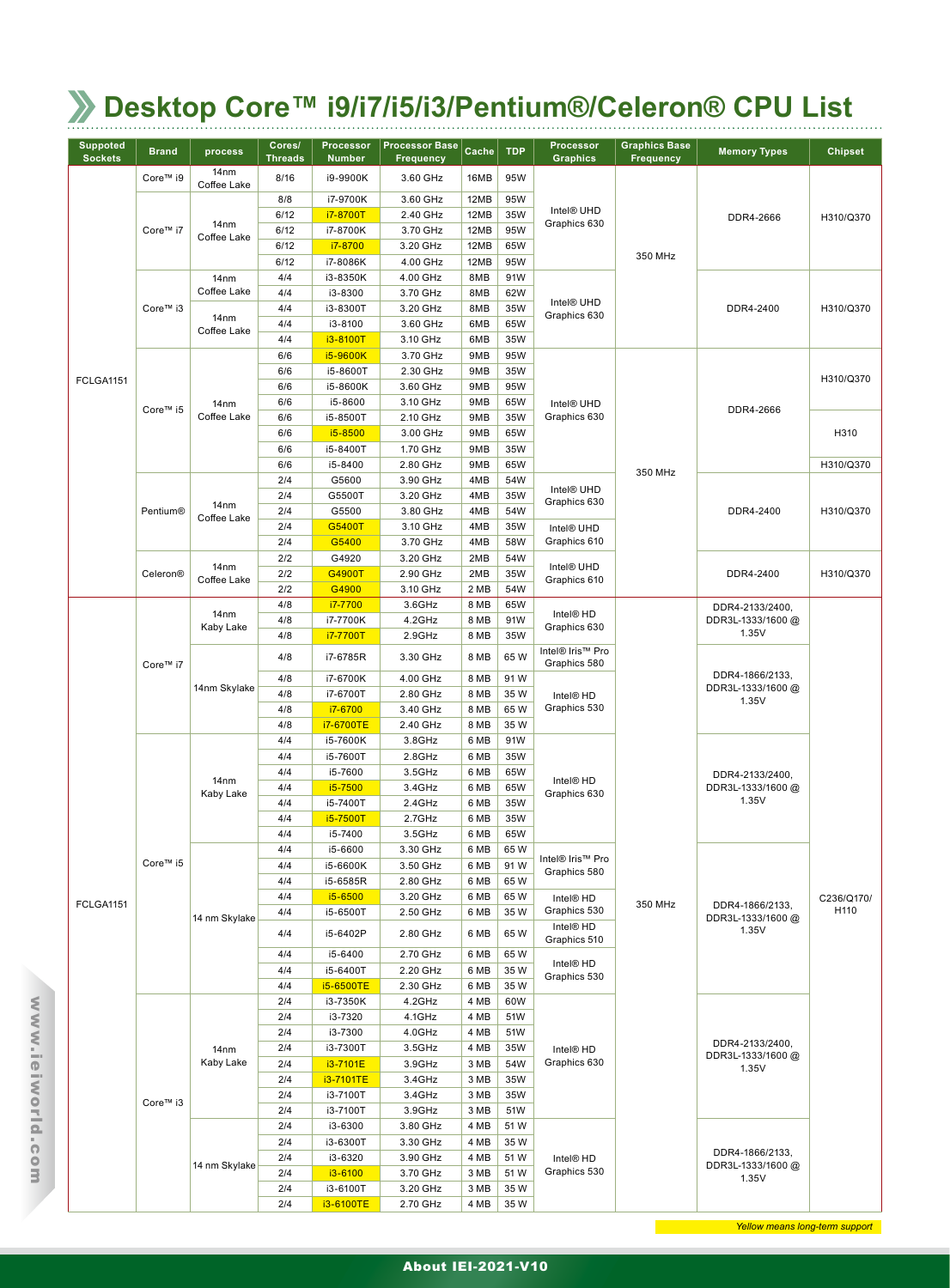| <b>Supported</b><br><b>Sockets</b> | <b>Brand</b>    | <b>Process</b>    | Cores/<br><b>Threads</b> | Processor<br><b>Number</b> | <b>Processor Base</b><br><b>Frequency</b> | Cache        | <b>TDP</b>   | Processor<br><b>Graphics</b> | <b>Graphics Base</b><br>Frequency | <b>Memory Types</b>                   | <b>Chipset</b> |
|------------------------------------|-----------------|-------------------|--------------------------|----------------------------|-------------------------------------------|--------------|--------------|------------------------------|-----------------------------------|---------------------------------------|----------------|
|                                    |                 |                   | 2/4                      | G4620                      | 3.7GHz                                    | 3 MB         | 51W          |                              |                                   |                                       |                |
|                                    |                 | 14nm              | 2/4                      | G4600T                     | 3.0GHz                                    | 3 MB         | 35W          | Intel® HD Graphics<br>630    |                                   | DDR4-2133/2400,                       |                |
|                                    |                 | Kaby Lake         | 2/4                      | G4600T                     | 3.6GHz                                    | 3 MB         | 51W          |                              |                                   | DDR3L-1333/1600@                      |                |
|                                    |                 |                   | 2/4                      | G4560T                     | 2.9GHz                                    | 3 MB         | 35W          | Intel® HD Graphics           |                                   | 1.35V                                 |                |
|                                    | <b>Pentium®</b> |                   | 2/4<br>2/2               | G4560<br>G4500             | 3.5GHz<br>3.50 GHz                        | 3 MB<br>3 MB | 54W<br>51W   | 610                          | 350 MHz                           |                                       | C236/<br>Q170/ |
|                                    |                 |                   | 2/2                      | G4500T                     | 3.00 GHz                                  | 3 MB         | 35W          | Intel® HD Graphics           |                                   |                                       | H110           |
|                                    |                 |                   | 2/2                      | G4520                      | 3.60 GHz                                  | 3 MB         | 51W          | 530                          |                                   | DDR4-1866/2133,                       |                |
|                                    |                 | 14nm Skylake      | 2/2                      | G4400                      | 3.30 GHz                                  | 3 MB         | 54W          |                              |                                   | DDR3L-1333/1600@<br>1.35V             |                |
|                                    |                 |                   | 2/2                      | G4400T                     | 2.90 GHz                                  | 3 MB         | 35W          | Intel® HD Graphics<br>510    |                                   |                                       |                |
|                                    |                 |                   | 2/2                      | <b>G4400TE</b>             | 2.40 GHz                                  | 3 MB         | 35W          |                              |                                   |                                       |                |
| <b>FCLGA1151</b>                   |                 |                   | 2/2                      | G3950                      | 3.0GHz                                    | 2 MB         | 51W          |                              |                                   | DDR4 2133, DDR3L<br>1333/1600 @ 1.35V |                |
|                                    |                 |                   | 2/2                      | <b>G3930TE</b>             | 2.7GHz                                    | 2 MB         | 35W          |                              |                                   | DDR4-2133,<br>DDR3L-1600              |                |
|                                    |                 | 14nm<br>Kaby Lake | 2/2                      | G3930T                     | 2.7GHz                                    | 2 MB         | 35W          | Intel® HD Graphics<br>610    |                                   | DDR4 2133, DDR3L<br>1333/1600 @ 1.35V | C236/          |
|                                    | Celeron®        |                   | 2/2                      | G3930E                     | 2.9GHz                                    | 2 MB         | 54W          |                              | 350 MHz                           | DDR4-2133,<br>DDR3L-1600              | Q170/<br>H110  |
|                                    |                 |                   | 2/2                      | G3930                      | 2.9GHz                                    | 2 MB         | 51W          |                              |                                   | DDR4 2133, DDR3L<br>1333/1600 @ 1.35V |                |
|                                    |                 |                   | 2/2                      | G3920                      | 2.90 GHz                                  | 2 MB         | 51 W         |                              |                                   | DDR4-1866/2133,                       |                |
|                                    |                 | 14 nm Skylake     | 2/2                      | G3900T                     | 2.60 GHz                                  | 2 MB         | 35 W         | Intel® HD Graphics           |                                   | DDR3L-1333/1600@                      |                |
|                                    |                 |                   | 2/2<br>2/2               | G3900<br><b>G3900TE</b>    | 2.80 GHz<br>2.30 GHz                      | 2 MB<br>2 MB | 51 W<br>35 W | 510                          |                                   | 1.35V                                 |                |
|                                    |                 |                   | 4/4                      | i7-4765T                   | 2 GHz                                     | 8 MB         | 35 W         |                              | 350 MHz                           |                                       |                |
|                                    |                 |                   | 2/4                      | i7-4770                    | 3.4 GHz                                   | 8 MB         | 84 W         |                              | 350 MHz                           |                                       |                |
|                                    |                 |                   | 4/4                      | i7-4770K                   | 3.5 GHz                                   | 8 MB         | 84 W         |                              | 350 MHz                           |                                       |                |
|                                    |                 |                   | 4/8                      | i7-4770S                   | 3.1 GHz                                   | 8 MB         | 65W          |                              | 350 MHz                           |                                       |                |
|                                    | Core™ i7        |                   | 4/8                      | i7-4770T                   | 2.5 GHz                                   | 8 MB         | 45 W         |                              | 350 MHz                           |                                       |                |
|                                    |                 |                   | 4/8                      | i7-4771                    | 3.5 GHz                                   | 8 MB         | 84 W         |                              | 350 MHz                           |                                       |                |
|                                    |                 |                   | 4/8<br>4/8               | i7-4785T<br>i7-4790        | 2.2 GHz<br>3.6 GHz                        | 8 MB<br>8 MB | 35 W<br>84 W |                              | 350 MHz<br>350 MHz                |                                       |                |
|                                    |                 |                   | 4/8                      | i7-4790S                   | 3.2 GHz                                   | 8 MB         | 65W          |                              | 350 MHz                           |                                       |                |
|                                    |                 |                   | 4/8                      | i7-4790T                   | 2.7 GHz                                   | 8 MB         | 45 W         |                              | 350 MHz                           |                                       |                |
|                                    |                 |                   | 4/4                      | i5-4670                    | 3.4 GHz                                   | 6 MB         | 84 W         |                              | 350 MHz                           |                                       |                |
|                                    |                 |                   | 4/4                      | i5-4670K                   | 3.4 GHz                                   | 6 MB         | 84 W         |                              | 350 MHz                           |                                       |                |
|                                    |                 |                   | 4/4                      | i5-4670S                   | 3.1 GHz                                   | 6 MB         | 65W<br>45 W  |                              | 350 MHz                           |                                       |                |
|                                    |                 |                   | 4/4                      | i5-4670T                   | 2.3 GHz                                   | 6 MB         |              |                              | 350 MHz                           |                                       |                |
|                                    |                 |                   | 4/4<br>4/4               | i5-4690<br>i5-4690S        | 3.5 GHz<br>3.2 GHz                        | 6 MB<br>6 MB | 84 W<br>65W  | Intel® HD Graphics<br>4600   | 350 MHz<br>350 MHz                |                                       |                |
|                                    |                 |                   | 4/4                      | i5-4690T                   | 2.5 GHz                                   | 6 MB         | 45 W         |                              | 350 MHz                           |                                       |                |
|                                    |                 |                   | 4/4                      | i5-4570                    | 3.2 GHz                                   | 6 MB         | 84 W         |                              | 350 MHz                           |                                       |                |
|                                    |                 |                   | 4/4                      | i5-4570S                   | 2.9 GHz                                   | 6 MB         | 65W          |                              | 350 MHz                           |                                       |                |
|                                    | Core™ i5        |                   | 2/4                      | i5-4570T                   | 2.9 GHz                                   | 4 MB         | 35 W         |                              | 200 MHz                           |                                       |                |
|                                    |                 |                   | 4/4                      | i5-4590                    | 3.3 GHz                                   | 6 MB         | 84 W         |                              | 350 MHz                           |                                       |                |
|                                    |                 |                   | 4/4                      | i5-4590S                   | 3 GHz                                     | 6 MB         | 65W          |                              | 350 MHz                           |                                       | C226/          |
| FCLGA1150                          |                 | 22 nm Haswell     | 4/4<br>4/4               | i5-4590T<br>i5-4460T       | 2 GHz<br>1.9 GHz                          | 6 MB<br>6 MB | 35 W<br>35W  |                              | 350 MHz<br>350 MHz                | DDR3-1333/1600,<br>DDR3L-1333/1600@   | Q87/H81        |
|                                    |                 |                   | 4/4                      | i5-4460S                   | 2.9 GHz                                   | 6 MB         | 65W          |                              | 350 MHz                           | 1.5V                                  | C226/          |
|                                    |                 |                   | 4/4                      | i5-4460                    | 3.2 GHz                                   | 6 MB         | 84 W         |                              | 350 MHz                           |                                       | Q87/H81        |
|                                    |                 |                   | 4/4                      | i5-4440S                   | 2.8 GHz                                   | 6 MB         | 65W          |                              | 350 MHz                           |                                       |                |
|                                    |                 |                   | 4/4                      | i5-4440                    | 3.1 GHz                                   | 6 MB         | 84 W         |                              | 350 MHz                           |                                       |                |
|                                    |                 |                   | 4/4                      | i5-4430S                   | 2.7 GHz                                   | 6 MB         | 65 W         |                              | 350 MHz                           |                                       |                |
|                                    |                 |                   | 4/4                      | i5-4430                    | 3 GHz                                     | 6 MB         | 84 W         |                              | 350 MHz                           |                                       |                |
|                                    |                 |                   | 2/4<br>2/4               | i3-4330                    | 3.5 GHz                                   | 4 MB<br>4 MB | 54 W<br>35 W |                              | 350 MHz<br>200 MHz                |                                       |                |
|                                    |                 |                   | 2/4                      | i3-4330T<br>i3-4340        | 3 GHz<br>3.6 GHz                          | 4 MB         | 54 W         |                              | 350 MHz                           |                                       |                |
|                                    |                 |                   | 2/4                      | i3-4350                    | 3.6 GHz                                   | 4 MB         | 54 W         | Intel® HD Graphics           | 350 MHz                           |                                       |                |
|                                    |                 |                   | 2/4                      | i3-4350T                   | 3.1 GHz                                   | 4 MB         | 35 W         | 4600                         | 200 MHz                           |                                       |                |
|                                    |                 |                   | 2/4                      | $i3 - 4360$                | 3.7 GHz                                   | 4 MB         | 54 W         |                              | 350 MHz                           |                                       |                |
|                                    |                 |                   | 2/4                      | i3-4360T                   | 3.2 GHz                                   | 4 MB         | 35 W         |                              | 200 MHz                           |                                       |                |
|                                    |                 |                   | 2/4                      | i3-4370                    | 3.8 GHz                                   | 4 MB         | 54 W         |                              | 350 MHz                           |                                       |                |
|                                    | Core™ i3        |                   | 2/4                      | i3-4370T                   | 3.3 GHz                                   | 4 MB         | 35 W         |                              | 200 MHz                           |                                       |                |
|                                    |                 |                   | 2/4<br>2/4               | i3-4170T                   | 3.2 GHz<br>3.7 GHz                        | 3 MB<br>3 MB | 35 W<br>54 W |                              | 200 MHz<br>350 MHz                |                                       |                |
|                                    |                 |                   | 2/4                      | i3-4170<br>i3-4160T        | 3.1 GHz                                   | 3 MB         | 35W          |                              | 200 MHz                           |                                       |                |
|                                    |                 |                   | 2/4                      | i3-4160                    | 3.6 GHz                                   | 3 MB         | 54 W         | Intel® HD Graphics           | 350 MHz                           |                                       |                |
|                                    |                 |                   | 2/4                      | i3-4150T                   | 3 GHz                                     | 3 MB         | 35 W         | 4400                         | 200 MHz                           |                                       |                |
|                                    |                 |                   | 2/4                      | i3-4150                    | 3.5 GHz                                   | 3 MB         | 54 W         |                              | 350 MHz                           |                                       |                |
|                                    |                 |                   | 2/4                      | i3-4130T                   | 2.9 GHz                                   | 3 MB         | 35 W         |                              | 200 MHz                           |                                       |                |
|                                    |                 |                   | 2/4                      | i3-4130                    | 3.4 GHz                                   | 3 MB         | 54 W         |                              | 350 MHz                           |                                       |                |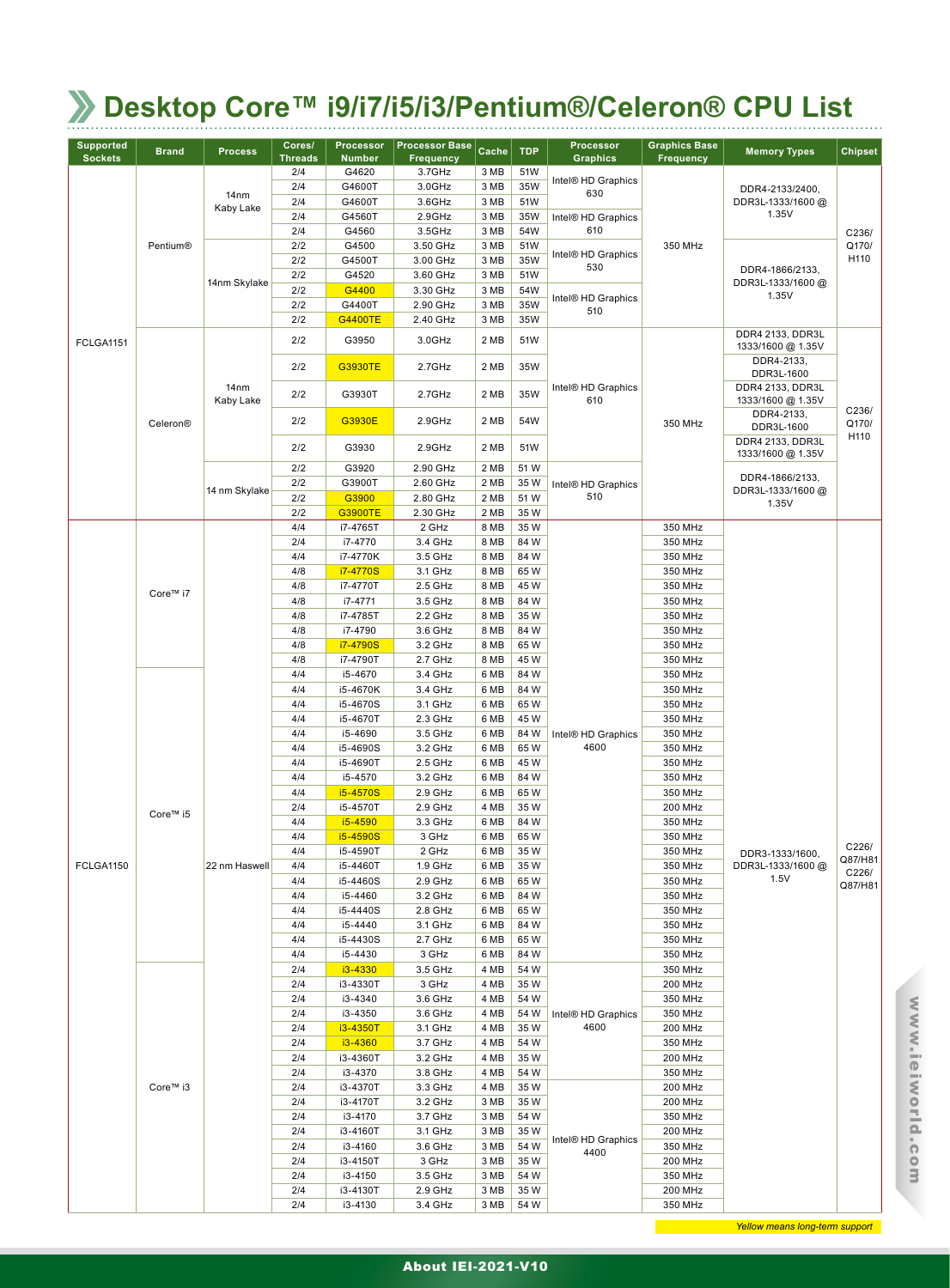| <b>Supported</b><br><b>Sockets</b> | <b>Brand</b> | <b>Process</b>            | Cores/<br><b>Threads</b> | Processor<br><b>Number</b> | <b>Processor Base</b><br><b>Frequency</b> | Cache | <b>TDP</b> | <b>Processor</b><br><b>Graphics</b> | <b>Graphics Base</b><br><b>Frequency</b> | <b>Memory Types</b>             | <b>Chipset</b>      |
|------------------------------------|--------------|---------------------------|--------------------------|----------------------------|-------------------------------------------|-------|------------|-------------------------------------|------------------------------------------|---------------------------------|---------------------|
|                                    |              |                           | 2/2                      | G3470                      | 3.6 GHz                                   | 3 MB  | 53W        |                                     | 350 MHz                                  |                                 |                     |
|                                    |              |                           | 2/2                      | G3460T                     | 3 GHz                                     | 3 MB  | 35W        |                                     | 200 MHz                                  |                                 |                     |
|                                    |              |                           | 2/2                      | G3460                      | 3.5 GHz                                   | 3 MB  | 53W        |                                     | 350 MHz                                  |                                 |                     |
|                                    |              |                           | 2/2                      | G3450T                     | 2.9 GHz                                   | 3 MB  | 35W        |                                     | 200 MHz                                  |                                 |                     |
|                                    |              |                           | 2/2                      | G3450                      | 3.4 GHz                                   | 3 MB  | 53W        |                                     | 350 MHz                                  | DDR3-1333/1600,                 |                     |
|                                    |              |                           | 2/2                      | G3440T                     | 2.8 GHz                                   | 3 MB  | 35W        |                                     | 200 MHz                                  | DDR3L-1333/1600 @ 1.5V          |                     |
|                                    |              |                           | 2/2                      | G3440                      | 3.3 GHz                                   | 3 MB  | 53W        |                                     | 350 MHz                                  |                                 |                     |
|                                    |              |                           | 2/2                      | G3430                      | 3.3 GHz                                   | 3 MB  | 53W        |                                     | 350 MHz                                  |                                 |                     |
|                                    |              |                           | 2/2                      | G3420T                     | 2.7 GHz                                   | 3 MB  | 35W        |                                     | 200 MHz                                  |                                 |                     |
|                                    | Pentium®     |                           | 2/2                      | G3420                      | 3.2 GHz                                   | 3 MB  | 53 W       |                                     | 350 MHz                                  |                                 |                     |
|                                    |              |                           | 2/2                      | G3260T                     | 2.9 GHz                                   | 3 MB  | 35 W       |                                     | 200 MHz                                  |                                 |                     |
|                                    |              |                           | 2/2                      | G3260                      | 3.3 GHz                                   | 3 MB  | 53W        |                                     | 350 MHz                                  |                                 |                     |
| FCLGA1150                          |              | 22nm Haswell              | 2/2                      | G3258                      | 3.2 GHz                                   | 3 MB  | 53W        | Intel <sup>®</sup> HD<br>Graphics   | 350 MHz                                  |                                 | C226/Q87/<br>H81    |
|                                    |              |                           | 2/2                      | G3250T                     | 2.8 GHz                                   | 3 MB  | 35W        |                                     | 200 MHz                                  |                                 |                     |
|                                    |              |                           | 2/2                      | G3250                      | 3.2 GHz                                   | 3 MB  | 53W        |                                     | 350 MHz                                  |                                 |                     |
|                                    |              |                           | 2/2                      | G3240T                     | 2.7 GHz                                   | 3 MB  | 35W        |                                     | 200 MHz                                  |                                 |                     |
|                                    |              |                           | 2/2                      | G3240                      | 3.1 GHz                                   | 3 MB  | 53W        |                                     | 350 MHz                                  |                                 |                     |
|                                    |              |                           | 2/2                      | G3220T                     | 2.6 GHz                                   | 3 MB  | 35W        |                                     | 200 MHz                                  | DDR3-1333,<br>DDR3L-1333 @ 1.5V |                     |
|                                    |              |                           | 2/2                      | G3220                      | 3 GHz                                     | 3 MB  | 53 W       |                                     | 350 MHz                                  |                                 |                     |
|                                    |              |                           | 2/2                      | G1820                      | 2.7 GHz                                   | 2 MB  | 53W        |                                     | 350 MHz                                  |                                 |                     |
|                                    |              |                           | 2/2                      | G1820T                     | 2.4 GHz                                   | 2 MB  | 35W        |                                     | 200 MHz                                  |                                 |                     |
|                                    | Celeron®     |                           | 2/2                      | G1830                      | 2.8 GHz                                   | 2 MB  | 53W        |                                     | 350 MHz                                  |                                 |                     |
|                                    |              |                           | 2/2                      | G1840                      | 2.8 GHz                                   | 2 MB  | 53W        |                                     | 350 MHz                                  |                                 |                     |
|                                    |              |                           | 2/2                      | G1840T                     | 2.5 GHz                                   | 2 MB  | 35 W       |                                     | 200 MHz                                  |                                 |                     |
|                                    |              |                           | 2/2                      | G1850                      | 2.9 GHz                                   | 2 MB  | 53 W       |                                     | 350 MHz                                  |                                 |                     |
|                                    |              |                           | 4/8                      | i7-3770T                   | 2.5 GHz                                   | 8 MB  | 45 W       | $\mathcal{L}_{\mathcal{A}}$         | 1.15 GHz                                 |                                 |                     |
|                                    | Core™ i7     | 22nm                      | 4/8                      | i7-3770S                   | 3.1 GHz                                   | 8 MB  | 65 W       | $\overline{\phantom{a}}$            | 1.15 GHz                                 |                                 |                     |
|                                    |              | Ivy Bridge                | 4/8                      | i7-3770K                   | 3.5 GHz                                   | 8 MB  | 77W        | ÷.                                  | 1.15 GHz                                 | DDR3-1333/1600                  |                     |
|                                    |              |                           | 4/8                      | i7-3770                    | 3.4 GHz                                   | 8 MB  | 77W        | $\overline{\phantom{a}}$            | 1.15 GHz                                 |                                 |                     |
|                                    |              | 32nm<br>Sandy Bridge      | 4/8                      | i7-2700K                   | 3.5 GHz                                   | 8 MB  | 95W        | ×.                                  | 1.35 GHz                                 |                                 |                     |
|                                    | Core™ i7     |                           | 4/8                      | i7-2600S                   | 2.8 GHz                                   | 8 MB  | 65W        | $\overline{\phantom{a}}$            | 1.35 GHz                                 |                                 |                     |
|                                    |              |                           | 4/8                      | i7-2600K                   | 3.4 GHz                                   | 8 MB  | 95W        | $\sim$                              | 1.35 GHz                                 | DDR3-1066/1333                  |                     |
|                                    |              |                           | 4/8                      | i7-2600                    | 3.4 GHz                                   | 8 MB  | 95W        | $\sim$                              | 1.35 GHz                                 |                                 |                     |
|                                    |              |                           | 4/4                      | i5-3570T                   | 2.3 GHz                                   | 6 MB  | 45W        | $\overline{\phantom{a}}$            | 1.15 GHz                                 |                                 |                     |
|                                    |              |                           | 4/4                      | i5-3570S                   | 3.1 GHz                                   | 6 MB  | 65 W       | $\overline{\phantom{a}}$            | 1.15 GHz                                 |                                 |                     |
|                                    |              |                           | 4/4                      | i5-3570K                   | 3.4 GHz                                   | 6 MB  | 77 W       | $\overline{\phantom{a}}$            | 1.15 GHz                                 |                                 |                     |
|                                    |              |                           | 4/4                      | i5-3570                    | 3.4 GHz                                   | 6 MB  | 77 W       | $\overline{\phantom{a}}$            | 1.15 GHz                                 |                                 |                     |
|                                    |              |                           | 4/4                      | i5-3550S                   | 3 GHz                                     | 6 MB  | 65W        | $\overline{\phantom{a}}$            | 1.15 GHz                                 |                                 |                     |
|                                    |              |                           | 4/4                      | i5-3550                    | 3.3 GHz                                   | 6 MB  | 77 W       | ÷.                                  | 1.15 GHz                                 |                                 |                     |
|                                    |              |                           | 4/4                      | i5-3475S                   | 2.9 GHz                                   | 6 MB  | 65 W       | $\overline{\phantom{a}}$            | 1.1 GHz                                  |                                 |                     |
|                                    | Core™ i5     | 22nm<br><b>Ivy Bridge</b> | 2/4                      | i5-3470T                   | 2.9 GHz                                   | 3 MB  | 35 W       | $\overline{\phantom{a}}$            | 1.1 GHz                                  | DDR3-1333/1600                  |                     |
|                                    |              |                           | 4/4                      | i5-3470S                   | 2.9 GHz                                   | 6 MB  | 65 W       | $\overline{\phantom{a}}$            | 1.1 GHz                                  |                                 |                     |
|                                    |              |                           | 4/4                      | i5-3470                    | 3.2 GHz                                   | 6 MB  | 77W        | $\overline{\phantom{a}}$            | 1.1 GHz                                  |                                 |                     |
| LGA1155                            |              |                           | 4/4                      | i5-3450S                   | 2.8 GHz                                   | 6 MB  | 65 W       | $\overline{\phantom{a}}$            | 1.1 GHz                                  |                                 | Q77/Q67/<br>B65/H61 |
|                                    |              |                           | 4/4                      | i5-3450                    | 3.1 GHz                                   | 6 MB  | 77W        | $\overline{\phantom{a}}$            | 1.1 GHz                                  |                                 |                     |
|                                    |              |                           | 4/4                      | i5-3350P                   | 3.1 GHz                                   | 6 MB  | 69 W       | $\overline{\phantom{a}}$            | 1.05 GHz                                 |                                 |                     |
|                                    |              |                           | 4/4                      | i5-3330S                   | 2.7 GHz                                   | 6 MB  | 65W        | $\overline{\phantom{a}}$            | 1.05 GHz                                 |                                 |                     |
|                                    |              |                           | 4/4                      | i5-3330                    | 3 GHz                                     | 6 MB  | 77 W       | $\overline{\phantom{a}}$            | 1.05 GHz                                 |                                 |                     |
|                                    |              |                           | 4/4                      | i5-2550K                   | 3.4 GHz                                   | 6 MB  | 95W        | $\overline{\phantom{a}}$            | 1.25 GHz                                 |                                 |                     |
|                                    |              |                           | 4/4                      | i5-2500T                   | 2.3 GHz                                   | 6 MB  | 45 W       | $\overline{\phantom{a}}$            | 1.25 GHz                                 |                                 |                     |
|                                    |              |                           | 4/4                      | i5-2500S                   | 2.7 GHz                                   | 6 MB  | 65 W       | $\overline{\phantom{a}}$            | 1.1 GHz                                  |                                 |                     |
|                                    |              |                           | 4/4                      | i5-2500K                   | 3.3 GHz                                   | 6 MB  | 95 W       | $\overline{\phantom{a}}$            | 1.1 GHz                                  |                                 |                     |
|                                    |              |                           | 4/4                      | i5-2500                    | 3.3 GHz                                   | 6 MB  | 95 W       | $\sim$                              | 1.1 GHz                                  |                                 |                     |
|                                    |              |                           | 4/4                      | i5-2450P                   | 3.2 GHz                                   | 6 MB  | 95 W       | $\overline{\phantom{a}}$            | 1.1 GHz                                  |                                 |                     |
|                                    | 32nm         | 4/4                       | i5-2405S                 | 2.5 GHz                    | 6 MB                                      | 65 W  | ٠          | 1.1 GHz                             | DDR3-1066/1333                           |                                 |                     |
|                                    | Core™ i5     | Sandy Bridge              | 4/4                      | i5-2400S                   | 2.5 GHz                                   | 6 MB  | 65 W       | $\overline{\phantom{a}}$            | 1.1 GHz                                  |                                 |                     |
|                                    |              |                           | 4/4                      | i5-2400                    | 3.1 GHz                                   | 6 MB  | 95W        | $\overline{\phantom{a}}$            | 1.1 GHz                                  |                                 |                     |
|                                    |              |                           | 2/4                      | i5-2390T                   | 2.7 GHz                                   | 3 MB  | 35 W       | $\overline{\phantom{a}}$            | 1.1 GHz                                  |                                 |                     |
|                                    |              |                           | 4/4                      | i5-2380P                   | 3.1 GHz                                   | 6 MB  | 95 W       | $\sim$                              | 1.1 GHz                                  |                                 |                     |
|                                    |              |                           | 4/4                      | i5-2320                    | 3 GHz                                     | 6 MB  | 95W        | $\overline{\phantom{a}}$            | 1.1 GHz                                  |                                 |                     |
|                                    |              |                           | 4/4                      | i5-2310                    | 2.9 GHz                                   | 6 MB  | 95 W       | ٠                                   | 1.1 GHz                                  |                                 |                     |
|                                    |              |                           | 4/4                      | i5-2300                    | 2.8 GHz                                   | 6 MB  | 95W        | $\overline{\phantom{a}}$            | 1.1 GHz                                  |                                 |                     |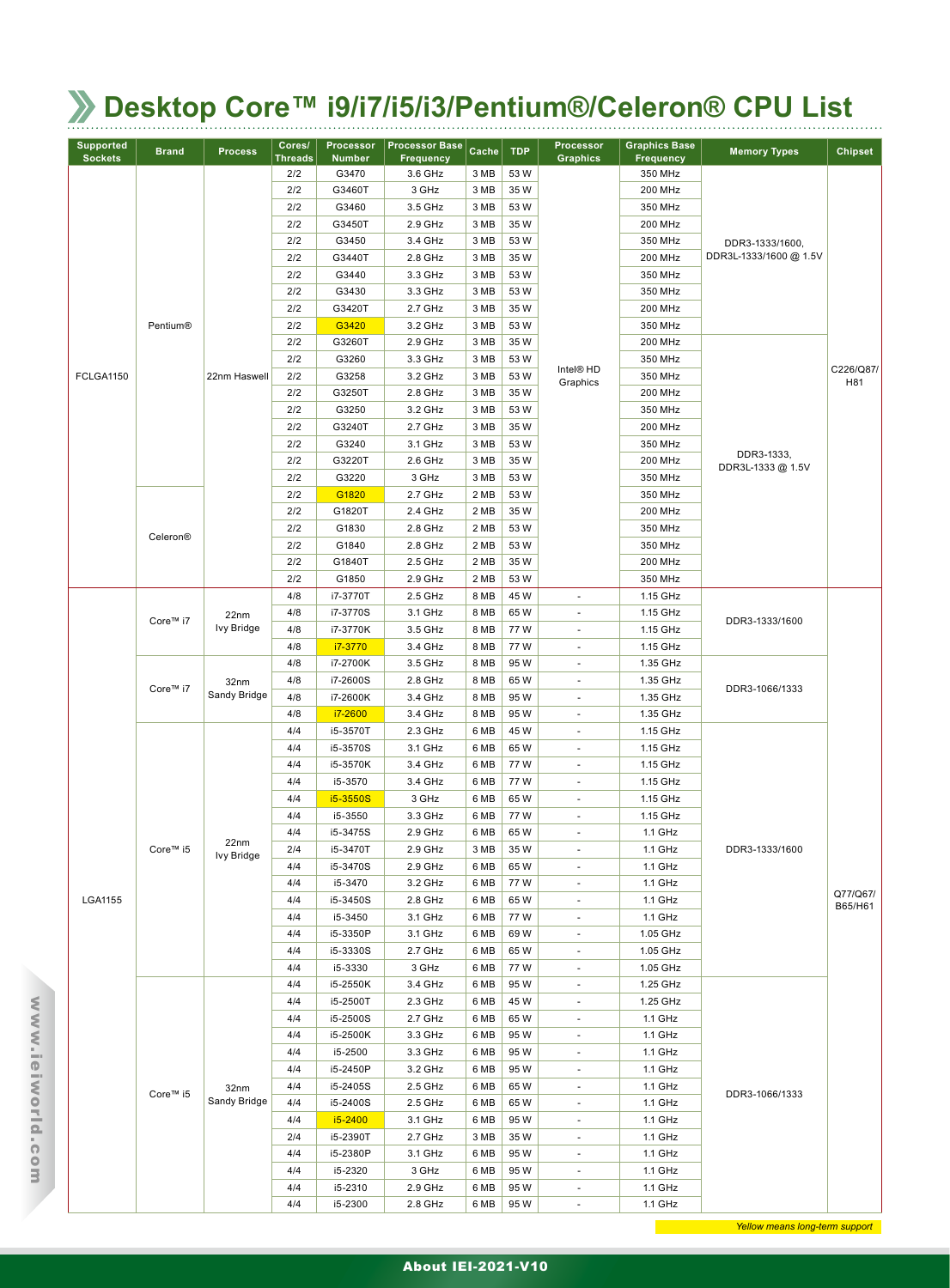| <b>Supported</b><br><b>Sockets</b> | <b>Brand</b> | <b>Process</b>       | Cores/<br><b>Threads</b> | <b>Processor</b><br><b>Number</b> | <b>Processor Base</b><br><b>Frequency</b> | Cache             | <b>TDP</b>  | <b>Graphics Base</b><br><b>Frequency</b> | <b>Memory Types</b> | <b>Chipset</b>  |
|------------------------------------|--------------|----------------------|--------------------------|-----------------------------------|-------------------------------------------|-------------------|-------------|------------------------------------------|---------------------|-----------------|
|                                    |              |                      | 2/4                      | i3-3240T                          | 2.9 GHz                                   | 3 MB              | 35W         | 1.05 GHz                                 |                     |                 |
|                                    |              |                      | 2/4                      | i3-3240                           | 3.4 GHz                                   | 3 MB              | 55 W        | 1.05 GHz                                 |                     |                 |
|                                    | Core™ i3     | 22nm                 | 2/4                      | i3-3225                           | 3.3 GHz                                   | 3 MB              | 55 W        | 1.05 GHz                                 | DDR3-1333/1600      |                 |
|                                    |              | Ivy Bridge           | 2/4                      | i3-3220T                          | 2.8 GHz                                   | 3 MB              | 35 W        | 1.05 GHz                                 |                     |                 |
|                                    |              |                      | 2/4                      | i3-3220                           | 3.3 GHz                                   | 3 MB              | 55 W        | 1.05 GHz                                 |                     |                 |
|                                    |              |                      | 2/4                      | i3-2130                           | 3.4 GHz                                   | 3 MB              | 65W         | 1.1 GHz                                  |                     |                 |
|                                    |              |                      | 2/4                      | i3-2125                           | 3.3 GHz                                   | 3 MB              | 65W         | 1.1 GHz                                  |                     |                 |
| LGA1155                            |              |                      | 2/4                      | i3-2120T                          | 2.6 GHz                                   | 3 MB              | 35W         | 1.1 GHz                                  |                     | Q77/Q67/B65/H61 |
|                                    | Core™ i3     | 32nm                 | 2/4                      | i3-2120                           | 3.3 GHz                                   | 3 MB              | 65W         | 1.1 GHz                                  |                     |                 |
|                                    |              | Sandy Bridge         | 2/4                      | i3-2105                           | 3.1 GHz                                   | 3 MB              | 65 W        | 1.1 GHz                                  | DDR3-1066/1333      |                 |
|                                    |              |                      | 2/4                      | i3-2102                           | 3.1 GHz                                   | 3 MB              | 65W         | 1.1 GHz                                  |                     |                 |
|                                    |              |                      | 2/4                      | i3-2100T                          | 2.5 GHz                                   | 3 MB              | 35 W        | 1.1 GHz                                  |                     |                 |
|                                    |              |                      | 2/4                      | i3-2100                           | 3.1 GHz                                   | 3 MB              | 65W         | 1.1 GHz                                  |                     |                 |
|                                    | Pentium®     | 22nm                 | 2/2                      | G2120                             | 3.1 GHz                                   | 3 MB              | 55 W        | 1.05 GHz                                 | DDR3-1333/1600      |                 |
|                                    |              | Ivy Bridge           | 2/2                      | G2100T                            | 2.6 GHz                                   | 3 MB              | 35W         | 1.05 GHz                                 |                     |                 |
|                                    |              |                      | 2/2                      | G870                              | 3.1 GHz                                   | 3 MB              | 65 W        | 1.1 GHz                                  |                     |                 |
|                                    |              |                      | 2/2                      | G860T                             | 2.6 GHz                                   | 3 MB              | 35W         | 1.1 GHz                                  |                     |                 |
|                                    |              |                      | 2/2                      | G860                              | 3 GHz                                     | 3 MB              | 65W         | 1.1 GHz                                  | DDR3-1066/1333      |                 |
|                                    |              |                      | 2/2                      | G850                              | 2.9 GHz                                   | 3 MB              | 65W         | 1.1 GHz                                  |                     |                 |
|                                    |              |                      | 2/2                      | G840                              | 2.8 GHz                                   | 3 MB              | 65W         | 1.1 GHz                                  |                     |                 |
|                                    |              |                      | 2/2                      | G645T                             | 2.5 GHz                                   | 3 MB              | 35W         | 1.1 GHz                                  |                     |                 |
|                                    |              |                      | 2/2                      | G645                              | 2.9 GHz                                   | 3 MB              | 65 W        | 1.1 GHz                                  |                     |                 |
|                                    | Pentium®     | 32nm<br>Sandy Bridge | 2/2                      | G640T                             | 2.4 GHz                                   | 3 MB              | 35 W        | 1.1 GHz                                  |                     |                 |
|                                    |              |                      | 2/2                      | G640                              | 2.8 GHz                                   | 3 MB              | 65 W        | 1.1 GHz                                  |                     |                 |
|                                    |              |                      | 2/2                      | G632                              | 2.7 GHz                                   | 3 MB              | 65W         | 1.1 GHz                                  |                     |                 |
|                                    |              |                      | 2/2                      | G630T                             | 2.3 GHz                                   | 3 MB              | 35W         | 1.1 GHz                                  |                     |                 |
|                                    |              |                      | 2/2                      | G630                              | 2.7 GHz                                   | 3 MB              | 65W         | 1.1 GHz                                  |                     |                 |
|                                    |              |                      | 2/2                      | G622                              | 2.6 GHz                                   | 3 MB              | 65W         | 1.1 GHz                                  |                     |                 |
| LGA1155                            |              |                      | 2/2                      | G620T                             | 2.2 GHz                                   | 3 MB              | 35 W        | 1.1 GHz                                  |                     | Q77/Q67/B65/H61 |
|                                    |              |                      | 2/2                      | G620                              | 2.6 GHz                                   | 3 MB              | 65 W        | 1.1 GHz                                  |                     |                 |
|                                    |              | 22nm                 | 2/2                      | G1610                             | 2.6 GHz                                   | 2 MB              | 55 W        | 1.05 GHz                                 |                     |                 |
|                                    | Celeron®     | Ivy Bridge           | 2/2                      | G1620                             | 2.7 GHz                                   | 2 MB              | 55 W        | 1.05 GHz                                 | DDR3-1066           |                 |
|                                    |              |                      | 2/2                      | G1610T                            | 2.3 GHz                                   | 2 MB              | 35W         | 1.05 GHz                                 |                     |                 |
|                                    |              |                      | 2/2                      | G555                              | 2.7 GHz                                   | 2 MB              | 65W         | 1 GHz                                    |                     |                 |
|                                    |              |                      | 2/2                      | G550T                             | 2.2 GHz                                   | 2 MB              | 35W         | 1 GHz                                    |                     |                 |
|                                    |              |                      | 2/2                      | G550                              | 2.6 GHz                                   | 2 MB              | 65 W        | 1 GHz                                    |                     |                 |
|                                    |              |                      | 2/2                      | G540T                             | 2.1 GHz                                   | 2 MB              | 35W         | 1 GHz                                    |                     |                 |
|                                    | Celeron®     | 32nm<br>Sandy Bridge | 2/2                      | G540                              | 2.5 GHz                                   | 2 MB              | 65W         | 1 GHz                                    |                     |                 |
|                                    |              |                      | 2/2                      | G530T                             | 2 GHz                                     | 2 MB              | 35W         | 1 GHz                                    |                     |                 |
|                                    |              |                      | 2/2<br>1/2               | G530                              | 2.4 GHz                                   | 2 MB              | 65 W        | 1 GHz<br>1 GHz                           |                     |                 |
|                                    |              |                      |                          | G465                              | $1.9$ GHz<br>1.8 GHz                      | $1.5$ MB          | 35W         |                                          |                     |                 |
|                                    |              |                      | 1/2                      | G460                              |                                           | $1.5 \text{ MB}$  | 35W         | 1 GHz                                    |                     |                 |
|                                    |              |                      | 1/1                      | G440<br>i7-880                    | $1.6$ GHz<br>2.93G                        | 1 MB<br><b>8M</b> | 35 W<br>95W | 1 GHz<br>a.                              |                     |                 |
|                                    |              |                      |                          | i7-875K                           | 2.93G                                     | <b>8M</b>         | 95W         | $\overline{\phantom{a}}$                 |                     |                 |
|                                    |              |                      |                          | i7-870S                           | 2.66G                                     | 8M                | 82W         | $\blacksquare$                           |                     |                 |
|                                    | Core™ i7     |                      |                          | i7-870                            | 2.93G                                     | 8M                | 95W         | $\blacksquare$                           |                     |                 |
|                                    |              | 45nm                 | Quad                     | i7-860S                           | 2.53G                                     | 8M                | 82W         | $\blacksquare$                           |                     |                 |
|                                    |              |                      | Core                     | i7-860                            | 2.8G                                      | 8M                | 95W         | $\overline{\phantom{a}}$                 |                     |                 |
|                                    |              |                      |                          | i5-760                            | 2.8G                                      | 8M                | 95W         | $\overline{\phantom{a}}$                 |                     |                 |
|                                    | Core™ i5     |                      |                          | i5-750S                           | 2.4G                                      | 8M                | 82W         | $\sim$                                   |                     |                 |
|                                    |              |                      |                          | i5-750                            | 2.66G                                     | <b>8M</b>         | 95W         | $\overline{\phantom{a}}$                 |                     |                 |
|                                    |              |                      |                          | i5-680                            | 3.6G                                      | 4M                | 73W         | 733MHz                                   | DDR3-1333/1600      |                 |
| LGA1156                            |              |                      |                          | i5-670                            | 3.46G                                     | 4M                | 73W         | 733MHz                                   |                     | Q57             |
|                                    | Core™ i5     |                      |                          | i5-661                            | 3.33G                                     | 4M                | 87W         | 900MHz                                   |                     |                 |
|                                    |              |                      | i5-660                   | 3.33G                             | 4M                                        | 73W               | 733MHz      |                                          |                     |                 |
|                                    |              |                      |                          | i5-665K                           | 3.2G                                      | 4M                | 73W         | 733MHz                                   |                     |                 |
|                                    |              |                      | Dual                     | i5-650                            | 3.2G                                      | 4M                | 73W         | 733MHz                                   |                     |                 |
|                                    |              | 32nm                 | Core                     | i3-560                            | 3.33G                                     | 4M                | 73W         | 733MHz                                   |                     |                 |
|                                    |              |                      |                          | i3-550                            | 3.2G                                      | 4M                | 73W         | 733MHz                                   |                     |                 |
|                                    | Core™ i3     |                      |                          | $i3 - 540$                        | 3.06G                                     | 4M                | 73W         | 733MHz                                   |                     |                 |
|                                    |              |                      |                          |                                   | i3-530                                    | 2.93G             | 4M          | 73W                                      | 733MHz              |                 |
|                                    |              |                      |                          | G6960                             | 2.933G                                    | 3M                | 73W         | 533MHz                                   |                     |                 |
|                                    | Pentium®     |                      |                          | G6950                             | 2.8G                                      | 3M                | 73W         | 533MHz                                   | DDR3-1333           |                 |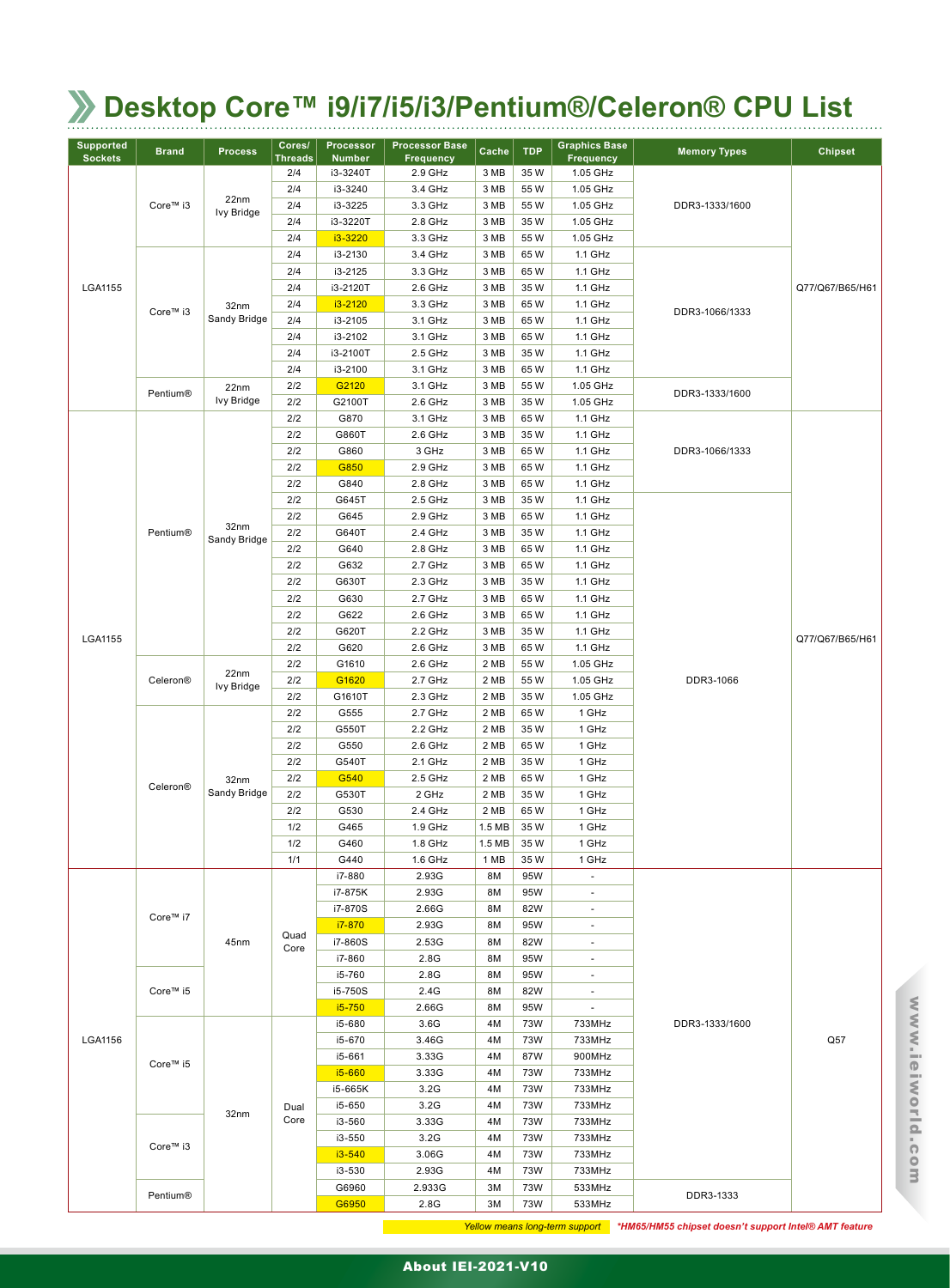# **ULT/UP3 CPU List**

| <b>Supported</b><br><b>Sockets</b> | <b>Brand</b>                                            | <b>Process</b>              | Cores/<br><b>Threads</b> | <b>Processor</b><br><b>Number</b> | <b>Processor Base</b><br><b>Frequency</b> | Cache      | <b>TDP</b>               | <b>Processor Graphics</b>                                                                       | <b>Graphics Base</b><br><b>Frequency</b> | <b>Memory Types</b>                      | <b>Chipset</b>           |    |
|------------------------------------|---------------------------------------------------------|-----------------------------|--------------------------|-----------------------------------|-------------------------------------------|------------|--------------------------|-------------------------------------------------------------------------------------------------|------------------------------------------|------------------------------------------|--------------------------|----|
|                                    |                                                         |                             |                          | i7-1185G7E                        |                                           |            | 28W/                     | Intel® Iris® Xegraphics                                                                         |                                          | DDR4-3200, LPDDR4x-4267                  | $\sim$                   |    |
|                                    | Core™ i7                                                |                             | 4/8                      | i7-1185GRE                        | 2.8GHz/ 1.8GHz/<br>1.2GHz                 | 12MB       | 15W/<br><b>12W</b>       | 96 EU<br>4x4k or 2x8k Displays<br>2 VDBOX                                                       | 1.35 GHz                                 | DDR4-3200, LPDDR4x-4267,<br>In-Band ECC  |                          |    |
|                                    | Core™ i5                                                |                             | 4/8                      | i5-1145G7E                        | 2.6GHz/ 1.5GHz/<br>$1.1$ GHz              | 8MB        | 28W/<br>15W/<br>12W      | Intel® Iris® Xegraphics<br>80 EU<br>4x4k or 2x8k Displays<br>2 VDBOX<br>Intel® Iris® Xegraphics | 1.30 GHz                                 | DDR4-3200, LPDDR4x-4267                  | ä,                       |    |
| FCBGA1449                          |                                                         | 10nm Tiger<br>Lake-UP3      |                          | i5-1145GRE                        |                                           |            |                          | 80 EU<br>4x4k or 1x8k Displays<br>2 VDBOX                                                       |                                          | DDR4-3200, LPDDR4x-4267,<br>In-Band ECC  | ÷,                       |    |
|                                    |                                                         |                             |                          | i3-1115G4E                        | 3.0GHz/2.2GHz/                            |            | 28W/                     | Intel® UHD Graphics<br>48EU                                                                     |                                          | DDR4-3200, LPDDR4x-3733                  | $\overline{\phantom{a}}$ |    |
|                                    | Core™ i3                                                |                             | 2/4                      | i3-1115GRE                        | 1.7 GHz                                   | 6MB        | 15W/<br><b>12W</b>       | 4x4k or 1x8k Displays<br>1 VDBOX                                                                | 1.25 GHz                                 | DDR4-3200, LPDDR4x-3733,<br>In -Band ECC | ÷,                       |    |
|                                    | Celeron®                                                |                             | 2/2                      | 6305E                             | 1.8 GHz                                   | 4MB        | <b>15W</b>               | Intel® UHD Graphics<br>48EU<br>4x4k or 1x8k Displays<br>1 VDBOX                                 | 1.25 GHz                                 | DDR4-3200, LPDDR4x-3733                  | $\overline{\phantom{a}}$ |    |
|                                    |                                                         |                             | 4/8                      | i7-8565U                          | $1.8$ GHz                                 | 8MB        | <b>15W</b>               |                                                                                                 |                                          |                                          | $\overline{\phantom{a}}$ |    |
|                                    | Core™ i7                                                |                             | 4/8                      | i7-8665U                          | 1.9GHz                                    | 8MB        | <b>15W</b>               |                                                                                                 |                                          |                                          | $\overline{\phantom{a}}$ |    |
|                                    |                                                         |                             | 4/8                      | i7-8665UE                         | 1.7GHz                                    | 8MB        | <b>15W</b>               |                                                                                                 |                                          |                                          | ×.                       |    |
|                                    |                                                         |                             | 4/8                      | i5-8265U                          | 1.6GHz                                    | 6MB        | <b>15W</b>               | Intel® UHD Graphics                                                                             |                                          | DDR4-2400, LPDDR3-2133                   | $\overline{\phantom{a}}$ |    |
|                                    | Core™ i5                                                | 14 <sub>nm</sub>            | 4/8                      | i5-8365U                          | 1.6GHz                                    | 6MB        | <b>15W</b>               | 620                                                                                             |                                          |                                          | ä,                       |    |
| FCBGA1528                          |                                                         | Whiskey<br>Lake             | 4/8                      | i5-8365UE                         | 1.6GHz                                    | 6MB        | <b>15W</b>               |                                                                                                 | 300 MHz                                  |                                          | $\overline{\phantom{a}}$ |    |
|                                    | Core™ i3                                                |                             | 2/4                      | i3-8145U                          | 2.10 GHz                                  | 4MB        | <b>15W</b>               |                                                                                                 |                                          |                                          |                          |    |
|                                    |                                                         |                             | 2/4                      | i3-8145UE                         | 2.2GHz                                    | 4MB        | <b>15W</b>               |                                                                                                 |                                          |                                          | ×.                       |    |
|                                    | Pentium®                                                |                             | 2/4                      | 5405U                             | 2.3GHz                                    | 2MB        | <b>15W</b>               |                                                                                                 |                                          | DDR4-2133, LPDDR3-1866                   | $\overline{\phantom{a}}$ |    |
|                                    | Celeron®                                                |                             | 2/2                      | 4205U                             | 1.8GHz                                    | 2MB        | <b>15W</b>               | Intel® UHD Graphics                                                                             |                                          | DDR4-2133, LPDDR3-1866                   |                          |    |
|                                    |                                                         |                             | 2/2                      | 4305UE                            | 2.00GHz                                   | 2MB        | <b>15W</b>               | 610                                                                                             |                                          | DDR4-2133, LPDDR3-1866                   | $\overline{\phantom{a}}$ |    |
|                                    | Core™ i7<br>14nm<br>Core™ i5<br>Coffee lake<br>Core™ i3 |                             | 4/8                      | i7-8559U                          | 2.70 GHz                                  | 8MB        | <b>28W</b>               |                                                                                                 |                                          |                                          | $\overline{\phantom{a}}$ |    |
| FCBGA1356                          |                                                         |                             | 4/8                      | i5-8269U                          | 2.60 GHz                                  | 6MB        | <b>28W</b>               | Intel® Iris™ Plus                                                                               | 300 MHz                                  | DDR4-2400, LPDDR3-2133                   | $\overline{\phantom{a}}$ |    |
|                                    |                                                         |                             | 4/8                      | i5-8259U                          | 2.30 GHz                                  | 6MB        | <b>28W</b>               | Graphics 655                                                                                    |                                          |                                          | ä,                       |    |
|                                    |                                                         |                             | 2/4                      | i3-8109U                          | 3.00 GHz                                  | 4MB        | <b>28W</b>               |                                                                                                 |                                          |                                          |                          |    |
|                                    |                                                         |                             | 2/4                      | i7-7660U                          | 2.5GHz                                    | 4MB        | <b>15W</b>               | Intel® Iris™ Plus<br>Graphics 640                                                               |                                          |                                          | ÷.                       |    |
|                                    |                                                         |                             |                          | 2/4                               | i7-7600U                                  | 2.8GHz     | 4MB                      | <b>15W</b>                                                                                      | Intel® HD Graphics 620                   |                                          |                          | ×. |
|                                    | Core™ i7                                                |                             |                          |                                   | 2/4                                       | i7-7567U   | 3.5GHz                   | 4MB                                                                                             | <b>28W</b>                               | Intel® Iris™ Plus<br>Graphics 650        |                          |    |
|                                    |                                                         |                             | 2/4                      | i7-7560U                          | 2.4GHz                                    | 4MB        | <b>15W</b>               | Intel® Iris™ Plus<br>Graphics 640                                                               |                                          |                                          | ٠                        |    |
|                                    |                                                         |                             | 2/4                      | i7-7500U                          | 2.70 GHz                                  | 4MB        | 15 W                     | Intel® HD Graphics 620                                                                          |                                          | DDR4-2133, LPDDR3-1866,                  | $\overline{\phantom{a}}$ |    |
|                                    |                                                         |                             | 2/4                      | i5-7360U                          | 2.3GHz                                    | 4MB        | <b>15W</b>               | Intel® Iris™ Plus<br>Graphics 640                                                               |                                          | DDR3L-1600                               | ×.                       |    |
|                                    |                                                         |                             | 2/4                      | i5-7300U                          | 2.6GHz                                    | 3MB        | <b>15W</b>               | Intel® HD Graphics 620                                                                          |                                          |                                          | ×.                       |    |
|                                    | Core™ i5                                                | 14 <sub>nm</sub>            | 2/4                      | i5-7287U                          | 3.3GHz                                    | 4MB        | 28W                      | Intel® Iris™ Plus<br>Graphics 650                                                               |                                          |                                          | $\overline{\phantom{a}}$ |    |
| FCBGA1356                          |                                                         | Kabylake                    | 2/4<br>2/4               | i5-7267U<br>i5-7260U              | 3.1GHz<br>2.2GHz                          | 4MB<br>4MB | <b>28W</b><br><b>15W</b> | Intel® Iris™ Plus                                                                               | 300 MHz                                  |                                          | $\overline{\phantom{a}}$ |    |
|                                    |                                                         |                             | 2/4                      | i5-7200U                          | 2.50 GHz                                  | 3MB        | <b>15W</b>               | Graphics 640                                                                                    |                                          |                                          | $\overline{\phantom{a}}$ |    |
|                                    |                                                         |                             | 2/4                      | i3-8130U                          | 2.20 GHz                                  | 4MB        | <b>15W</b>               | Intel® HD Graphics 620                                                                          |                                          | DDR4-2400, LPDDR3-2133                   |                          |    |
|                                    |                                                         |                             | 2/4                      | i3-7130U                          | 2.7GHz                                    | 3MB        | <b>15W</b>               |                                                                                                 |                                          |                                          | $\overline{\phantom{a}}$ |    |
|                                    | Core™ i3                                                |                             | 2/4                      | i3-7167U                          | 2.8GHz                                    | 3MB        | <b>28W</b>               | Intel® Iris™ Plus<br>Graphics 650                                                               |                                          |                                          | ÷.                       |    |
|                                    |                                                         |                             | 2/4                      | i3-7100U                          | 2.40 GHz                                  | 3MB        | <b>15W</b>               | Intel® HD Graphics 620                                                                          |                                          | DDR4-2133, LPDDR3-1866,                  | $\overline{\phantom{a}}$ |    |
|                                    | Pentium®                                                |                             | 2/4                      | 4415U                             | 2.3GHz                                    | 2MB        | <b>15W</b>               |                                                                                                 |                                          | DDR3L-1600                               | $\overline{\phantom{a}}$ |    |
|                                    |                                                         |                             | 2/2                      | 3965U                             | 2.2GHz                                    | 2MB        | <b>15W</b>               | Intel® HD Graphics 610                                                                          |                                          |                                          | $\overline{\phantom{a}}$ |    |
|                                    | Celeron®<br>Core™ i7<br>FCBGA1356                       |                             | 2/2                      | 3865U                             | 1.8GHz                                    | 2MB        | <b>15W</b>               |                                                                                                 |                                          |                                          | $\overline{\phantom{a}}$ |    |
|                                    |                                                         |                             | 2/4                      | i7-6500U                          | 2.50 GHz                                  | 4 MB       | 15 W                     | Intel® HD Graphics 520                                                                          |                                          |                                          | $\overline{\phantom{a}}$ |    |
|                                    |                                                         |                             | 2/4                      | i7-6560U                          | 2.20 GHz                                  | 4 MB       | 15 W                     | Intel® Iris™ Graphics<br>540                                                                    |                                          |                                          | ٠                        |    |
|                                    |                                                         | 14 <sub>nm</sub><br>Skylake | 2/4                      | i7-6567U                          | 3.30 GHz                                  | 4 MB       | 28 W                     | Intel® Iris™ Graphics<br>550                                                                    | 300 MHz                                  | DDR4-2133, LPDDR3-1866,<br>DDR3L-1600    | ÷.                       |    |
|                                    |                                                         |                             | 2/4                      | i7-6600U                          | 2.60 GHz                                  | 4 MB       | 15 W                     | Intel® HD Graphics 520                                                                          |                                          |                                          | $\overline{\phantom{a}}$ |    |
|                                    |                                                         |                             | 2/4                      | i7-6660U                          | 2.40 GHz                                  | 4 MB       | 15 W                     | Intel® Iris™ Graphics                                                                           |                                          |                                          | $\overline{\phantom{a}}$ |    |
|                                    |                                                         |                             | 2/4                      | i7-6650U                          | 2.20 GHz                                  | 4 MB       | 15 W                     | 540                                                                                             |                                          |                                          | $\overline{\phantom{a}}$ |    |

*Yellow means long-term support \*HM65/HM55 chipset doesn't support Intel® AMT feature*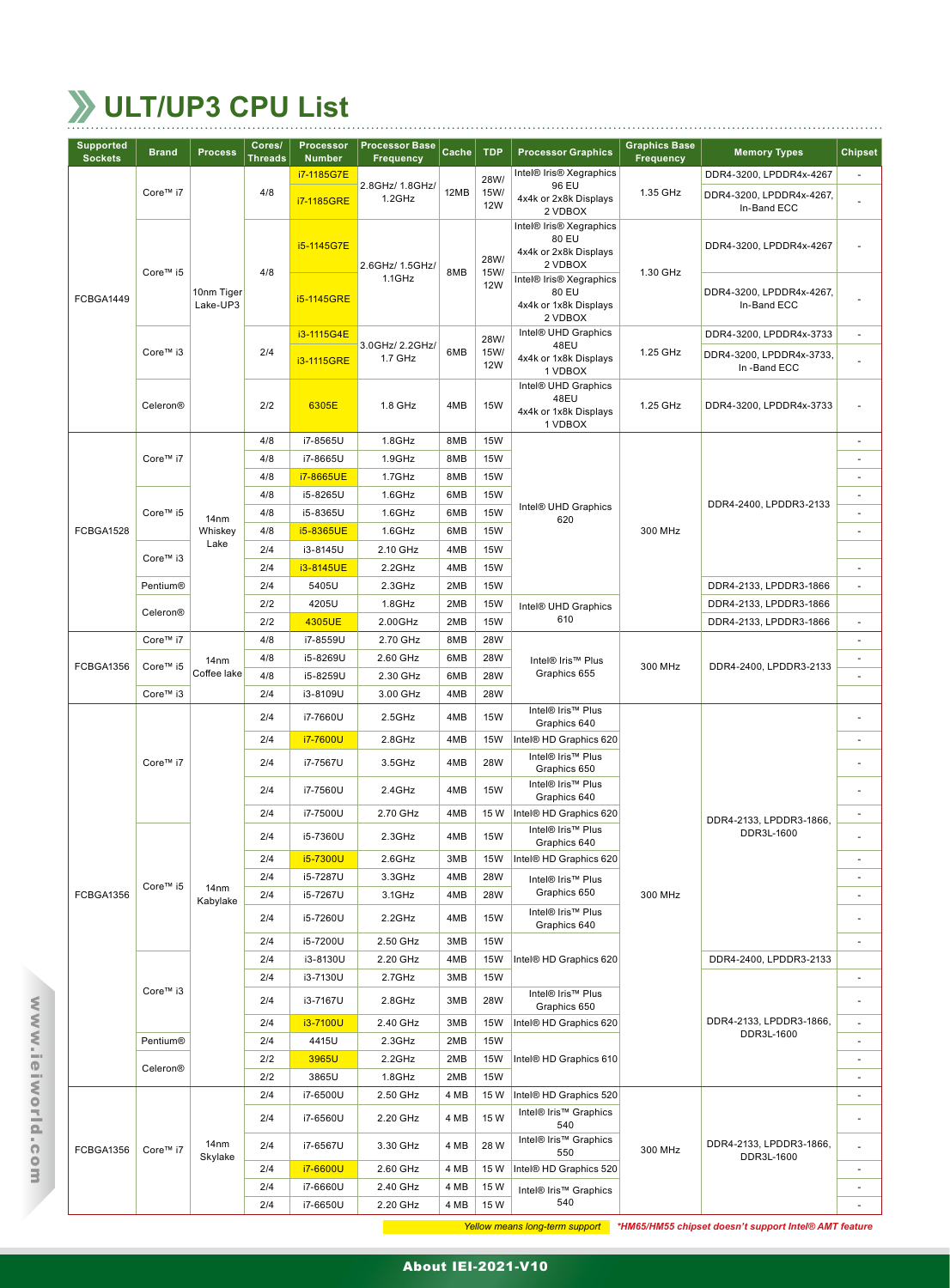## **ULT/UP3 CPU List**

| <b>Supported</b><br><b>Sockets</b> | <b>Brand</b> | <b>Process</b>   | Cores/<br><b>Threads</b> | Processor<br><b>Number</b> | <b>Processor Base</b><br><b>Frequency</b> | Cache | <b>TDP</b> | <b>Processor Graphics</b>      | <b>Graphics Base</b><br><b>Frequency</b> | <b>Memory Types</b>                                     | Chipset        |
|------------------------------------|--------------|------------------|--------------------------|----------------------------|-------------------------------------------|-------|------------|--------------------------------|------------------------------------------|---------------------------------------------------------|----------------|
|                                    | Core™ i5     |                  | 2/4                      | i5-6287U                   | 3.10 GHz                                  | 4 MB  | 28 W       | Intel® Iris™ Graphics          |                                          |                                                         | ÷.             |
|                                    |              |                  | 2/4                      | i5-6267U                   | 2.90 GHz                                  | 4 MB  | 28 W       | 550                            |                                          | DDR4-2133, LPDDR3-1866,<br>DDR3L-1600                   |                |
|                                    |              |                  | 2/4                      | i5-6260U                   | 1.80 GHz                                  | 4 MB  | 15 W       | Intel® Iris™ Graphics<br>540   |                                          |                                                         |                |
|                                    |              |                  | 2/4                      | i5-6200U                   | 2.30 GHz                                  | 3 MB  | 15 W       |                                |                                          |                                                         | ٠              |
|                                    |              |                  | 2/4                      | i5-6300U                   | 2.40 GHz                                  | 3 MB  | 15 W       | Intel® HD Graphics 520         |                                          |                                                         | ٠              |
|                                    |              |                  | 2/4                      | i5-6360U                   | 2.00 GHz                                  | 4 MB  | 15 W       | Intel® Iris™ Graphics<br>540   |                                          |                                                         | $\overline{a}$ |
| FCBGA1356                          | Core™ i3     | 14 <sub>nm</sub> | 2/4                      | i3-6006U                   | 2.00 GHz                                  | 3 MB  | 15 W       | Intel® HD Graphics 520         | 300 MHz                                  |                                                         | ٠              |
|                                    |              | Skylake          | 2/4                      | i3-6167U                   | 2.70 GHz                                  | 3 MB  | 28 W       | Intel® Iris™ Graphics          |                                          |                                                         |                |
|                                    |              |                  | 2/4                      | i3-6157U                   | 2.40 GHz                                  | 3 MB  | 28 W       | 550                            |                                          |                                                         | ٠              |
|                                    |              |                  | 2/4                      | i3-6100U                   | 2.30 GHz                                  | 3 MB  | 15 W       | Intel® HD Graphics 520         |                                          |                                                         | ٠              |
|                                    | Pentium®     |                  | 2/4                      | 4405U                      | 2.10 GHz                                  | 2 MB  | 15 W       |                                |                                          | DDR4-1866/2133.<br>LPDDR3-1600/1866                     |                |
|                                    | Celeron®     |                  | 2/2                      | 3855U                      | 1.60 GHz                                  | 2 MB  | 15 W       | Intel® HD Graphics 510         |                                          | DDR4-1866/2133.<br>LPDDR3-1600/1866.<br>DDR3L-1333/1600 |                |
|                                    |              |                  | 2/2                      | 3955U                      | 2.00 GHz                                  | 2 MB  | 15 W       |                                |                                          |                                                         |                |
|                                    | Core™ i7     |                  | 2/4                      | i7-5650U                   | 2.2 GHz                                   | 4 MB  | 15 W       | Intel® HD Graphics             | 300 MHz                                  | DDR3L 1333/1600,                                        | ٠              |
|                                    | Core™ i5     | 14 <sub>nm</sub> | 2/4                      | i5-5350U                   | 1.8 GHz                                   | 3 MB  | 15 W       | 6000                           | 300 MHz                                  | LPDDR3 1600/1866                                        |                |
| FCBGA1168                          | Core™ i3     | Broadwell        | 2/4                      | i3-5010U                   | 2.1 GHz                                   | 3 MB  | 15 W       | Intel® HD Graphics<br>5500     | 300 MHz                                  | DDR3L 1333/1600,                                        |                |
|                                    | Celeron®     |                  | 2/2                      | 3765U                      | 1.9 GHz                                   | 2 MB  | 15 W       | Intel <sup>®</sup> HD Graphics | 300 MHz                                  | LPDDR 1333/1600                                         | ٠              |
|                                    | Core™ i7     |                  | 2/4                      | i7-4650U                   | 1.7 GHz                                   | 4 MB  | 15 W       | Intel® HD Graphics<br>5000     | <b>200 MHz</b>                           |                                                         | ٠              |
|                                    | Core™ i5     | 22nm             | 2/4                      | i5-4300U                   | $1.9$ GHz                                 | 3 MB  | 15 W       | Intel® HD Graphics             | <b>200 MHz</b>                           | DDR3L 1333/1600.                                        | $\sim$         |
|                                    | Core™ i3     | Haswell          | 2/4                      | i3-4010U                   | 1.7 GHz                                   | 3 MB  | 15 W       | 4400                           | <b>200 MHz</b>                           | LPDDR3 1333/1600                                        | ٠              |
|                                    | Celeron®     |                  | 2/2                      | 2980U                      | 1.6 GHz                                   | 2 MB  | 15 W       | Intel® HD Graphics             | <b>200 MHz</b>                           |                                                         |                |

#### **Mobile Core™ i7/i5/i3/Celeron® CPU List**

| <b>Supported</b><br><b>Sockets</b> | <b>Brand</b> | <b>Process</b>               | Cores/<br><b>Threads</b> | <b>Processor</b><br><b>Number</b> | <b>Processor Base</b><br><b>Frequency</b> | Cache | <b>TDP</b> | <b>Processor Graphics</b>         | <b>Graphics Base</b><br>Frequency | <b>Memory Types</b>     | <b>Chipset</b> |
|------------------------------------|--------------|------------------------------|--------------------------|-----------------------------------|-------------------------------------------|-------|------------|-----------------------------------|-----------------------------------|-------------------------|----------------|
|                                    |              |                              | 8/16                     | E-2288G                           | 3.70 GHz                                  | 16MB  | 95W        | Intel® UHD Graphics<br>P630       | 350MHz                            |                         | C246           |
|                                    |              |                              | 6/12                     | E-2286G                           | 4.00 GHz                                  | 12MB  | 95W        | N/A                               | N/A                               |                         | C240           |
|                                    |              |                              | 8/16                     | 2278GE                            | 3.30 GHz                                  | 16MB  | 80W        | Intel® UHD Graphics               | 350MHz                            |                         | C246           |
|                                    |              |                              | 8/16                     | 2278GEL                           | 2.00 GHz                                  | 16MB  | 35W        | P630                              |                                   |                         |                |
|                                    |              |                              | 8/16                     | E-2278G                           | 3.40 GHz                                  | 16MB  | 80W        | N/A                               | N/A                               |                         | C240           |
|                                    |              | 14 <sub>nm</sub>             | 6/12                     | E-2276G                           | 3.80 GHz                                  | 12MB  | 80W        |                                   |                                   |                         |                |
| <b>FCLGA1151</b>                   | Xeon® E      | Coffee<br>Lake<br>refresh    | 4/8                      | E-2274G                           | 4.00 GHz                                  | 8MB   | 83W        | Intel® UHD Graphics               |                                   | DDR4-2666               |                |
|                                    |              |                              | 6/12                     | E-2246G                           | 3.60 GHz                                  | 12MB  | 80W        | P630                              | 350MHz                            |                         | C246           |
|                                    |              |                              | 4/8                      | E-2244G                           | 3.80 GHz                                  | 8MB   | <b>71W</b> |                                   |                                   |                         |                |
|                                    |              |                              | 6/12                     | E-2236                            | 3.40 GHz                                  | 12MB  | 80W        | N/A                               | N/A                               |                         | C240           |
|                                    |              |                              | 4/8                      | E-2234                            | 3.60 GHz                                  | 8MB   | <b>71W</b> |                                   |                                   |                         |                |
|                                    |              |                              | 6/6                      | E-2226G                           | 3.40 GHz                                  | 12MB  | 80W        | Intel® UHD Graphics               | 350MHz                            |                         | C246           |
|                                    |              |                              | 6/6                      | E-2226GE                          | 3.40 GHz                                  | 12MB  | 80W        | P630                              |                                   |                         |                |
|                                    |              |                              | 4/4                      | E-2224                            | 3.40 GHz                                  | 8MB   | <b>71W</b> | N/A                               | N/A                               |                         | C240           |
|                                    | Xeon® E      | 14 <sub>nm</sub>             | 6/12                     | E-2186M                           | 2.90 GHz                                  | 12MB  | 45W        | Intel® UHD Graphics               |                                   | DDR4-2666, LPDDR3-2133  | CM246          |
|                                    |              | Coffee lake                  | 6/12                     | E-2176M                           | 2.70 GHz                                  | 12MB  | 45W        | P630                              |                                   |                         |                |
|                                    |              |                              | 4/8                      | E3-1535MV6                        | 3.10 GHz                                  | 8 MB  | 45W        |                                   |                                   | DDR4-2400, LPDDR3-2133, | CM236          |
|                                    |              |                              | 4/8                      | E3-1505MV6                        | 3.00 GHz                                  | 8 MB  | 45 W       |                                   |                                   | DDR3L-1600              |                |
|                                    | Xeon® E3     | 14 <sub>nm</sub><br>Kabylake | 4/8                      | E3-1505LV6                        | 2.20 GHz                                  | 8 MB  | 25 W       | Intel® HD Graphics<br>P630        |                                   |                         |                |
|                                    |              |                              | 4/4                      | E3-1501LV6                        | 2.10 GHz                                  | 6 MB  | 25 W       |                                   |                                   | DDR4-2400               |                |
|                                    |              |                              | 4/4                      | E3-1501MV6                        | 2.90 GHz                                  | 6 MB  | 45 W       |                                   |                                   |                         |                |
| FCBGA1440                          |              |                              | 4/8                      | E3-1575MV5                        | 3.00 GHz                                  | 8 MB  | 45 W       | Intel® Iris™ Pro                  | 350 MHz                           |                         | CM236          |
|                                    |              |                              | 4/8                      | E3-1545MV5                        | 2.90 GHz                                  | 8 MB  | 45 W       | Graphics P580                     |                                   |                         |                |
|                                    | Xeon® E3     | 14 <sub>nm</sub>             | 4/8                      | E3-1535MV5                        | 2.90 GHz                                  | 8 MB  | 45 W       | Intel® HD Graphics<br>P530        |                                   | DDR4-2133, LPDDR3-1866, |                |
|                                    |              | Skylake                      | 4/8                      | E3-1515MV5                        | 2.80 GHz                                  | 8 MB  | 45 W       | Intel® Iris™ Pro<br>Graphics P580 |                                   | DDR3L-1600              |                |
|                                    |              |                              | 4/8                      | E3-1505MV5                        | 2.80 GHz                                  | 8 MB  | 45 W       | Intel® HD Graphics<br>P530        |                                   |                         |                |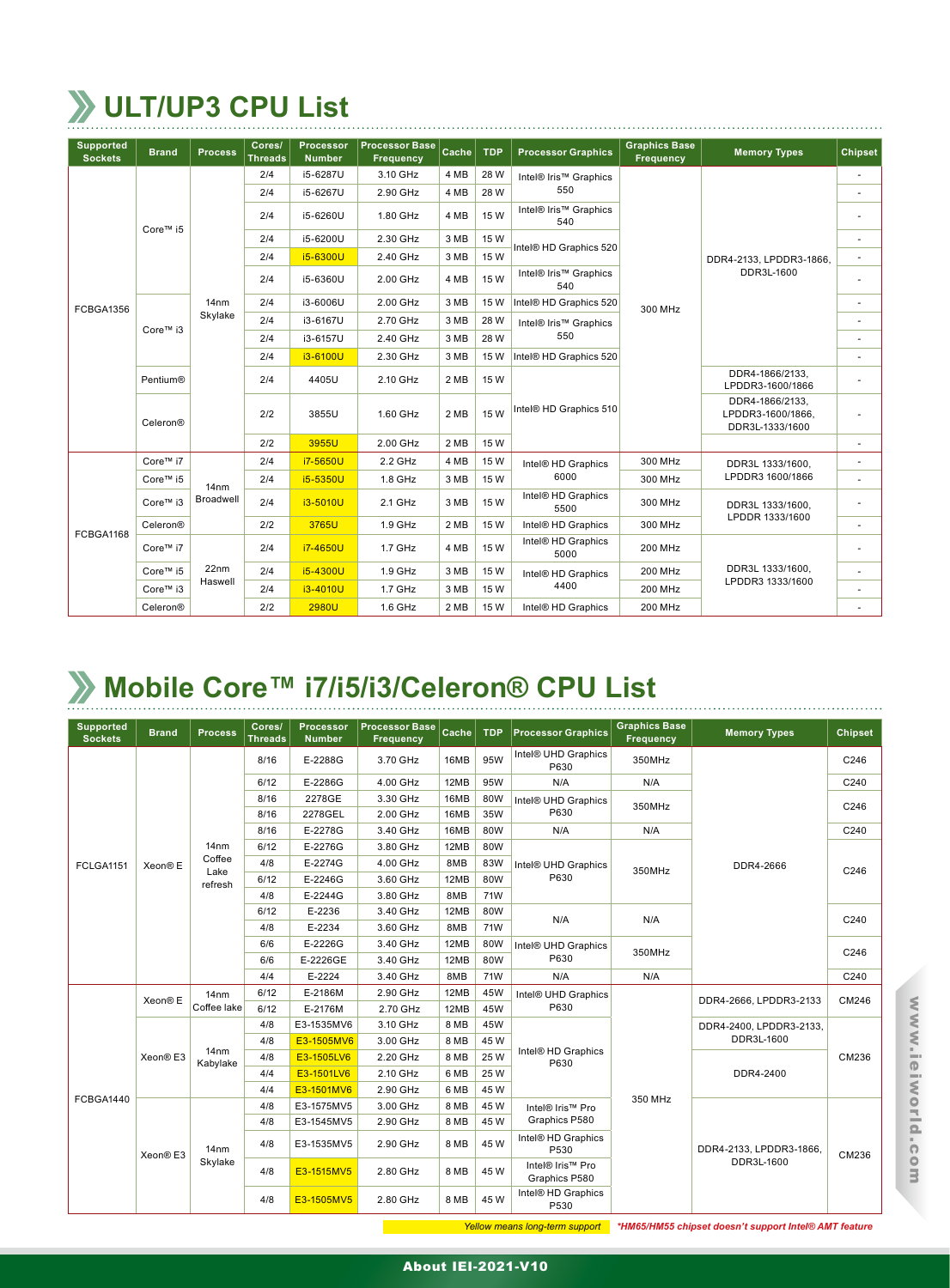## **Mobile Core™ i7/i5/i3/Celeron® CPU List**

| <b>Supported</b><br><b>Sockets</b> | <b>Brand</b> | <b>Process</b>   | Cores/<br><b>Threads</b> | <b>Processor</b><br><b>Number</b> | <b>Processor Base</b><br><b>Frequency</b> | Cache | <b>TDP</b> | <b>Processor Graphics</b>        | <b>Graphics Base</b><br><b>Frequency</b> | <b>Memory Types</b>                   | <b>Chipset</b>         |
|------------------------------------|--------------|------------------|--------------------------|-----------------------------------|-------------------------------------------|-------|------------|----------------------------------|------------------------------------------|---------------------------------------|------------------------|
|                                    | Core™ i9     |                  | 6/12                     | i9-8950HK                         | 2.90 GHz                                  | 12MB  | 45W        |                                  |                                          |                                       |                        |
| FCBGA1440                          |              |                  | 6/12                     | i7-8850H                          | 2.60 GHz                                  | 9MB   | 45W        |                                  |                                          | DDR4-2666, LPDDR3-2133                |                        |
|                                    | Core™ i7     |                  | 6/12                     | i7-8750H                          | 2.20 GHz                                  | 9MB   | 45W        |                                  |                                          |                                       |                        |
|                                    |              |                  | 6/12                     | i7-8700B                          | 3.20 GHz                                  | 12MB  | 65W        |                                  |                                          | DDR4-2666                             |                        |
|                                    | Core™ i5     | 14 <sub>nm</sub> | 6/6                      | i5-8500B                          | 3.00 GHz                                  | 9MB   | 65W        | Intel® UHD Graphics              | 350 MHz                                  |                                       | CM246                  |
|                                    |              | Coffee lake      | 4/8                      | i5-8400H                          | 2.50 GHz                                  | 8MB   | 45W        | 630                              |                                          | DDR4-2666, LPDDR3-2133                |                        |
|                                    |              |                  | 6/6                      | i5-8400B                          | 2.80 GHz                                  | 9MB   | 65W        |                                  |                                          | DDR4-2666                             |                        |
|                                    |              |                  | 4/8                      | i5-8300H                          | 2.30 GHz                                  | 8MB   | 45W        |                                  |                                          |                                       |                        |
|                                    | Core™ i3     |                  | 4/4                      | i3-8100H                          | 3.00 GHz                                  | 6MB   | 35W        |                                  |                                          | DDR4-2666, LPDDR3-2133                |                        |
|                                    |              |                  | 4/8                      | i7-7920HQ                         | 3.10 GHz                                  | 8 MB  | 45W        |                                  |                                          |                                       |                        |
|                                    |              |                  | 4/8                      | i7-7820HQ                         | 2.90 GHz                                  | 8 MB  | 45W        |                                  |                                          | DDR4-2400, LPDDR3-2133,<br>DDR3L-1600 |                        |
|                                    | Core™ i7     |                  | 4/8                      | i7-7820HK                         | 2.90 GHz                                  | 8 MB  | 45W        |                                  |                                          | DDR4-2400                             |                        |
|                                    |              |                  | 4/8                      | i7-7820EQ                         | 3.00 GHz                                  | 8 MB  | 45W        |                                  |                                          |                                       |                        |
|                                    |              |                  | 4/8                      | i7-7700HQ                         | 2.80 GHz                                  | 6 MB  | 45W        |                                  |                                          | DDR4-2400, LPDDR3-2133,<br>DDR3L-1600 | CM236                  |
| FCBGA1440                          |              | 14nm             | 4/4                      | i5-7442EQ                         | 2.10 GHz                                  | 6 MB  | 25W        | Intel® HD Graphics               | 350MHz                                   | DDR4-2400                             |                        |
|                                    |              | Kabylake         | 4/4                      | i5-7440HQ                         | 2.80 GHz                                  | 6 MB  | 45W        | 630                              |                                          | DDR4-2400, LPDDR3-2133,<br>DDR3L-1600 |                        |
|                                    | Core™ i5     |                  | 4/4                      | i5-7440EQ                         | 2.90 GHz                                  | 6 MB  | 45W        |                                  |                                          | DDR4-2400                             |                        |
|                                    |              |                  | 4/4                      | i5-7300HQ                         | 2.50 GHz                                  | 6 MB  | 45W        |                                  |                                          | DDR4-2400, LPDDR3-2133,<br>DDR3L-1600 |                        |
|                                    |              |                  | 2/4                      | i3-7102E                          | 2.10 GHz                                  | 3 MB  | 25W        |                                  |                                          |                                       |                        |
|                                    | Core™ i3     |                  | 2/4                      | i3-7100E                          | 2.90 GHz                                  | 3 MB  | 35W        |                                  |                                          | DDR4-2400                             |                        |
|                                    |              |                  | 4/8                      | i7-6820EQ                         | 2.80 GHz                                  | 8 MB  | 45 W       | Intel® HD Graphics<br>530        |                                          |                                       |                        |
| FCBGA1440                          |              |                  | 4/8                      | i7-6822EQ                         | 2.00 GHz                                  | 8 MB  | 25 W       |                                  |                                          |                                       | QM170/<br><b>HM170</b> |
|                                    |              |                  | 4/8                      | i7-6700HQ                         | 2.60 GHz                                  | 6 MB  | 45 W       |                                  | 350 MHz                                  |                                       |                        |
|                                    |              |                  | 4/8                      | i7-6770HQ                         | 2.60 GHz                                  | 6 MB  | 45 W       | Intel® Iris™ Pro<br>Graphics 580 |                                          | DDR4-2133, LPDDR3-1866,<br>DDR3L-1600 |                        |
|                                    |              |                  | 4/8                      | i7-6820HK                         | 2.70 GHz                                  | 8 MB  | 45 W       | Intel® HD Graphics               |                                          |                                       |                        |
|                                    | Core™ i7     | 14nm<br>Skylake  | 4/8                      | i7-6820HQ                         | 2.70 GHz                                  | 8 MB  | 45 W       | 530                              |                                          |                                       |                        |
|                                    |              |                  | 4/8                      | i7-6870HQ                         | 2.70 GHz                                  | 8 MB  | 45 W       | Intel® Iris™ Pro<br>Graphics 580 |                                          |                                       |                        |
|                                    |              |                  | 4/8                      | i7-6920HQ                         | 2.90 GHz                                  | 8 MB  | 45 W       | Intel® HD Graphics               |                                          |                                       |                        |
|                                    |              |                  |                          |                                   |                                           |       |            | 530<br>Intel® Iris™ Pro          |                                          |                                       |                        |
|                                    |              |                  | 4/8                      | i7-6970HQ                         | 2.80 GHz                                  | 8 MB  | 45 W       | Graphics 580                     |                                          |                                       |                        |
|                                    | Core™ i5     |                  | 4/4                      | i5-6442EQ                         | 1.90 GHz                                  | 6 MB  | 25 W       | Intel® HD Graphics               |                                          |                                       | QM170/<br><b>HM170</b> |
|                                    |              |                  | 4/4                      | i5-6440EQ                         | 2.70 GHz                                  | 6 MB  | 45 W       | 530                              |                                          |                                       |                        |
|                                    |              |                  | 4/4                      | i5-6300HQ                         | 2.30 GHz                                  | 6 MB  | 45 W       |                                  |                                          |                                       |                        |
|                                    |              |                  | 4/4                      | i5-6350HQ                         | 2.30 GHz                                  | 6 MB  | 45 W       | Intel® Iris™ Pro<br>Graphics 580 |                                          | DDR4-2133, LPDDR3-1866,               |                        |
| FCBGA1440                          |              | 14 <sub>nm</sub> | 4/4                      | i5-6440HQ                         | 2.60 GHz                                  | 6 MB  | 45 W       |                                  | 350 MHz                                  | DDR3L-1600                            |                        |
|                                    |              | Skylake          | 2/4                      | i3-6102E                          | 1.90 GHz                                  | 3 MB  | 25 W       | Intel® HD Graphics               |                                          |                                       |                        |
|                                    | Core™ i3     |                  | 2/4                      | i3-6100E                          | 2.70 GHz                                  | 3 MB  | 35W        | 530                              |                                          |                                       |                        |
|                                    |              |                  | 2/4                      | i3-6100H                          | 2.70 GHz                                  | 3 MB  | 35 W       |                                  |                                          |                                       |                        |
|                                    | Celeron®     |                  | 2/2                      | G3900E                            | 2.40 GHz                                  | 2 MB  | 35 W       | Intel® HD Graphics               |                                          | DDR4-1866/2133,                       |                        |
|                                    |              |                  | 2/2                      | G3902E                            | 1.60 GHz                                  | 2 MB  | 25 W       | 510                              |                                          | DDR3L-1333/1600 @ 1.35V               |                        |
|                                    |              |                  | 4/8                      | i7-4700EC                         | 2.7 GHz                                   | 8 MB  | 43 W       | Intel® HD Graphics               | 400 MHz                                  |                                       |                        |
|                                    | Core™ i7     |                  | 4/8                      | i7-4700EQ                         | 2.4 GHz                                   | 6 MB  | 47 W       | 4600                             | 400 MHz                                  |                                       |                        |
|                                    |              |                  | 4/8                      | i7-4702EC                         | 2 GHz                                     | 8 MB  | 27 W       | None                             | 400 MHz                                  |                                       |                        |
|                                    |              |                  | 2/4                      | i5-4422E                          | 1.8 GHz                                   | 3 MB  | 25 W       | Intel® HD Graphics               | 400 MHz                                  |                                       |                        |
|                                    |              |                  | 2/4                      | i5-4410E                          | 2.9 GHz                                   | 3 MB  | 37 W       | 4600                             | 400 MHz                                  |                                       |                        |
|                                    | Core™ i5     |                  | 2/4                      | i5-4402EC                         | 2.5 GHz                                   | 4 MB  | 27 W       | None                             |                                          |                                       |                        |
| FCBGA1364                          |              | 22nm             | 2/4                      | i5-4402E                          | $1.6$ GHz                                 | 3 MB  | 25 W       |                                  | 400 MHz                                  | DDR3L 1333/1600                       | QM87/                  |
|                                    |              | Haswell          | 2/4                      | i5-4400E                          | 2.7 GHz                                   | 3 MB  | 37 W       |                                  | 400 MHz                                  |                                       | <b>HM86</b>            |
|                                    |              |                  | 2/4                      | i3-4100E                          | 2.4 GHz                                   | 3 MB  | 37 W       | Intel® HD Graphics               | 400 MHz                                  |                                       |                        |
|                                    | Core™ i3     |                  | 2/4                      | i3-4102E                          | 1.6 GHz                                   | 3 MB  | 25 W       | 4600                             | 400 MHz                                  |                                       |                        |
|                                    |              |                  | 2/4                      | i3-4110E                          | 2.6 GHz                                   | 3 MB  | 37 W       |                                  | 400 MHz                                  |                                       |                        |
|                                    |              |                  | 2/4                      | i3-4112E                          | 1.8 GHz                                   | 3 MB  | 25 W       |                                  | 400 MHz                                  |                                       |                        |
|                                    | Celeron®     |                  | 2/2                      | 2002E                             | 1.5 GHz                                   | 2 MB  | 25 W       | Intel® HD Graphics               | 400 MHz                                  |                                       |                        |
|                                    |              |                  | 2/2                      | 2000E                             | 2.2 GHz                                   | 2 MB  | 37W        |                                  | 400 MHz                                  |                                       |                        |